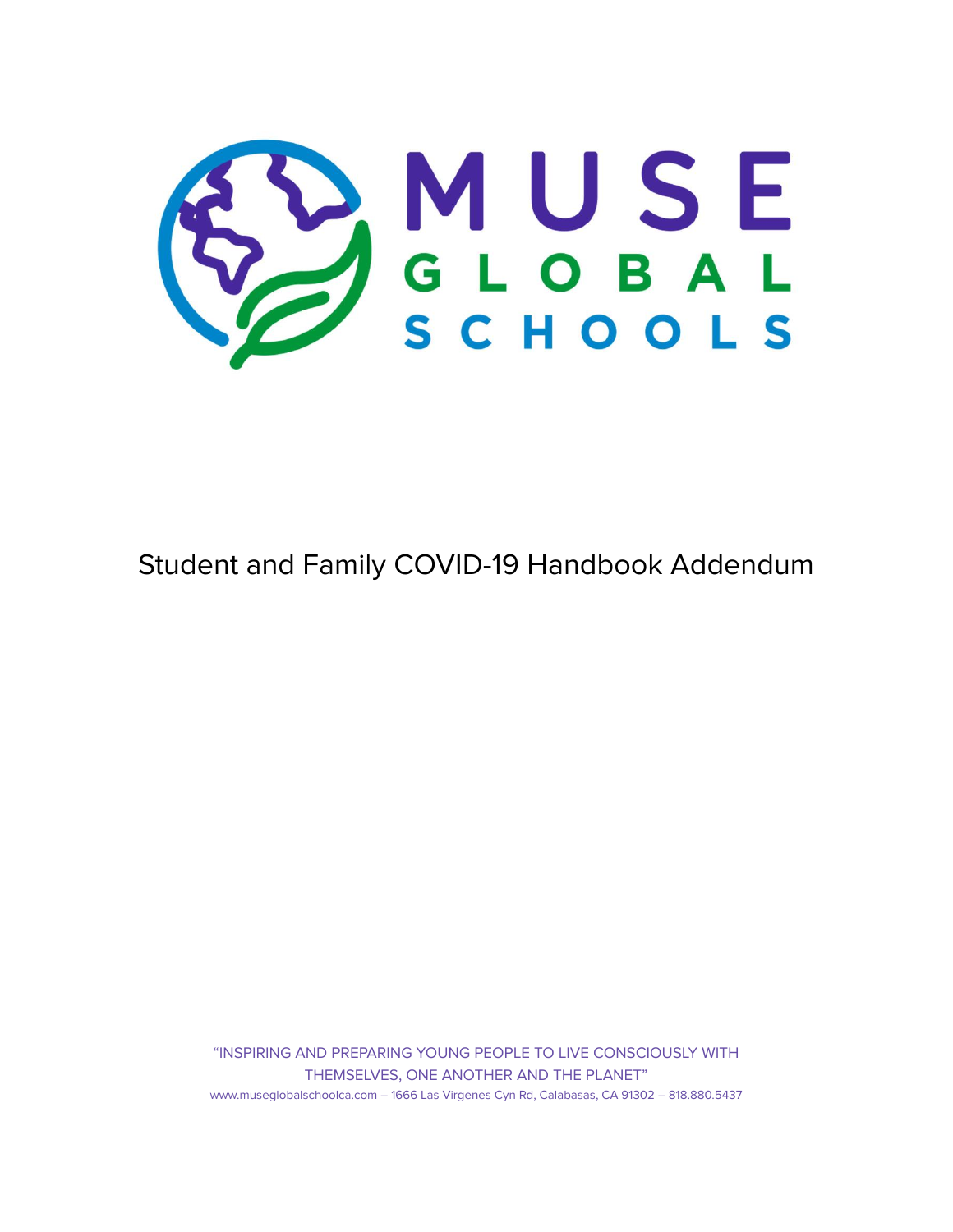MUSE is committed to providing a safe and healthy environment for all its students, parents, employees, and visitors/guests. The following Student and Families Handbook Addendum contains protocols and procedures for in-person, on-campus instruction to serve this aim. This handbook addendum complies with the guidelines set forth by the Centers for Disease Control and Prevention (CDC), California Department of Education (CDE), The State of California, the California Department of Public Health (CDPH), and the Los Angeles Department of Public Health (LADPH) and local guidelines regarding the Reopening Protocols for K-12 Schools and is adopted for the safety of students, employees, and families. This addendum sets forth policies that are specifically applicable to the COVID-19 Pandemic and to the extent that a policy is outlined in this addendum, the addendum policy is intended to either supplement or supersede the policies as listed in the Student and Family Handbook. To the extent that a policy is outlined in this addendum and conflicts with a policy or a portion of a policy in the Handbook, the provisions of the policy in the addendum will control. This addendum may be modified when there are changes to the CDC, CDE, state, and/or local guidance regarding guidelines for in-person instruction for K-12 schools. This addendum will be in effect until local and state health officials provide guidance that such measures are no longer necessary for the safety of our community.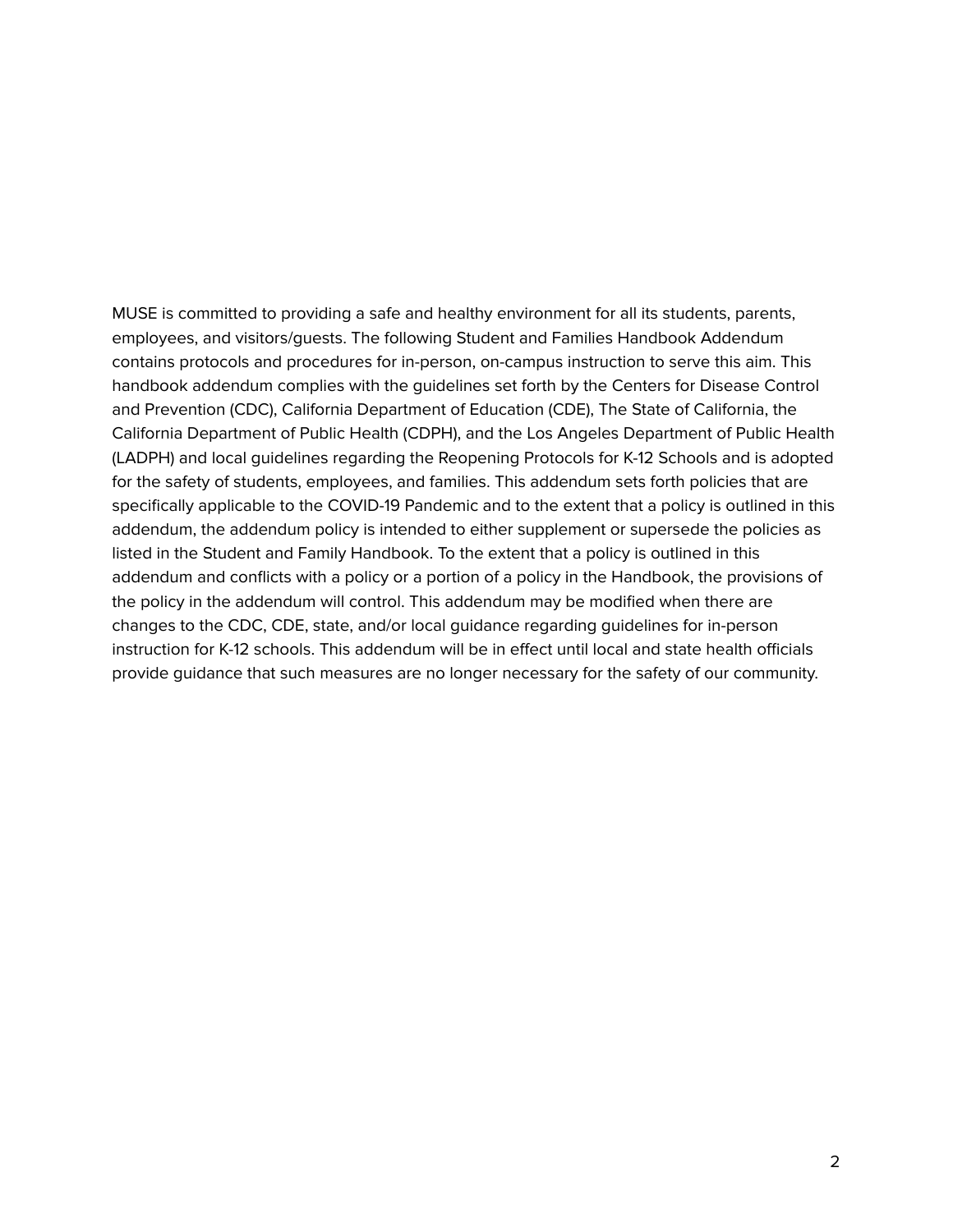| <b>MENTAL AND EMOTIONAL WELL-BEING</b>                                                                                                             | 5              |
|----------------------------------------------------------------------------------------------------------------------------------------------------|----------------|
| DOING WHAT'S RIGHT FOR OUR COMMUNITY - COMPLIANCE, COMMITMENT, AND<br><b>FOUNDING PRINCIPLES</b>                                                   | 6              |
| <b>IMPLEMENTATION OF COVID-19 RE-ENTRY PLAN</b>                                                                                                    | 7              |
| PROTOCOLS FOR STUDENT AND VISITOR COVID-19 SYMPTOM SCREENING                                                                                       | 7              |
| SYMPTOMS ASSOCIATED WITH COVID-19                                                                                                                  | $\overline{7}$ |
| SELF-SCREENING, SELF-REPORTING OBLIGATIONS AND ATTENDANCE                                                                                          | 8              |
| <b>COVID-19 TESTING</b>                                                                                                                            | 9              |
| <b>CAMPUS ACCESS</b>                                                                                                                               | 9              |
| <b>SYMPTOMS SCREENING</b>                                                                                                                          | 10             |
| EXCLUSION FROM SCHOOL BASED ON SYMPTOM SCREENING                                                                                                   | 10             |
| PROTOCOLS FOR COVID-19 EXPOSURE MANAGEMENT PLAN                                                                                                    | 11             |
| <b>CHECKLIST FOR ALL STUDENTS / FAMILIES</b>                                                                                                       | 11             |
| <b>PRIOR TO RE-ENTRY</b>                                                                                                                           | 11             |
| AFTER RE-ENTRY TO CAMPUS                                                                                                                           | 11             |
| <b>PROTOCOLS WHEN A STUDENT EXHIBITS SYMPTOMS OF COVID-19 AT SCHOOL</b>                                                                            | 12             |
| POLICY AND PROTOCOLS FOR STUDENT PHYSICAL DISTANCING AND INDIVIDUAL<br><b>RESPONSIBILITY AT SCHOOL: MODELING COMPASSION AND MAKING RESPONSIBLE</b> |                |
| <b>CHOICES</b>                                                                                                                                     | 13             |
| USE OF MARKERS AND SIGNAGE                                                                                                                         | 13             |
| PHYSICAL DISTANCING IN CLASSROOMS                                                                                                                  | 14             |
| ECE-12 SNACK / LUNCH PERIODS                                                                                                                       | 14             |
| ECE YARD/ FIELD/OUTDOOR PLAY ACTIVITIES/PERFORMING ARTS                                                                                            | 14             |
| <b>RESTROOMS</b>                                                                                                                                   | 15             |
| <b>FACE COVERINGS</b>                                                                                                                              | 15             |
| DEVELOPING ILLNESS AT SCHOOL                                                                                                                       | 16             |
| FIELD TRIPS AND SCHOOL EVENTS                                                                                                                      | 16             |
| DIRECTION OF STUDENT/EMPLOYEE TRAFFIC IN SHARED SPACES                                                                                             | 16             |
| <b>SCHOOL VANS/VEHICLES</b>                                                                                                                        | 16             |
| POSTING AND DISTRIBUTION                                                                                                                           | 17             |
| THE DO'S AND DON'TS OF COMPLIANCE                                                                                                                  | 17             |
| THE USE AND DISCLOSURE OF CONFIDENTIAL STUDENT MEDICAL INFORMATION                                                                                 |                |
| <b>RELATED TO COVID-19</b>                                                                                                                         | 18             |
| <b>SCOPE AND COVERAGE</b>                                                                                                                          | 18             |
| PERMISSIBLE USES AND DISCLOSURE OF CONFIDENTIAL MEDICAL INFORMATION<br>REASONABLE SAFEGUARDS FOR CONFIDENTIAL MEDICAL INFORMATION                  | 18<br>19       |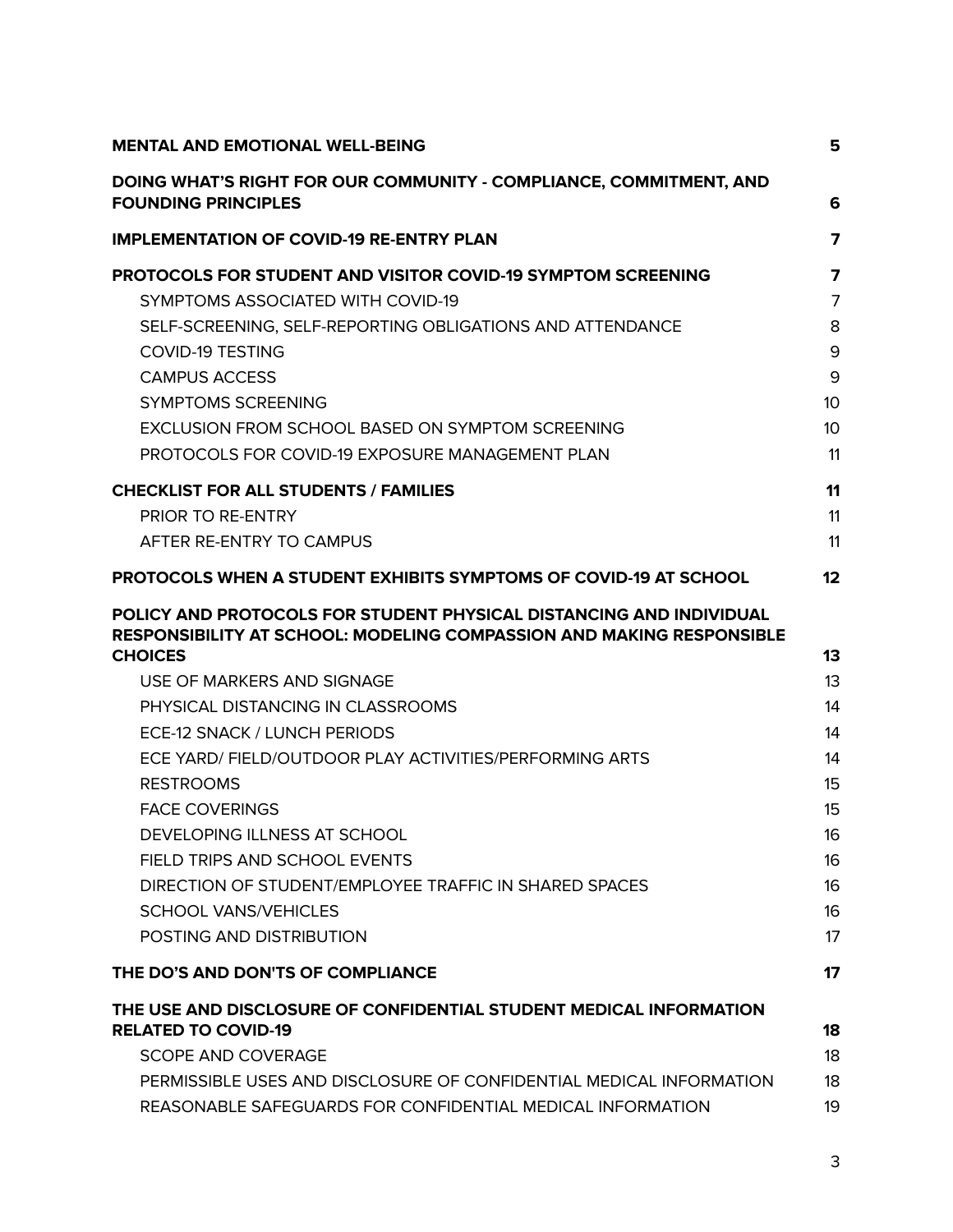| <b>CLASSROOM MATERIALS</b>                                                   | 19 |
|------------------------------------------------------------------------------|----|
| <b>PROTOCOLS FOR FOOD AT SCHOOL</b>                                          | 19 |
| <b>CONSUMPTION OF MEALS OUTDOORS</b>                                         | 20 |
| CONSUMPTION OF FOOD IN INDIVIDUAL CLASSROOMS                                 | 20 |
| <b>MANAGING BEHAVIOR DURING MEAL PERIODS</b>                                 | 20 |
| DECONTAMINATION CLEANING                                                     | 22 |
| TRASH HANDLING                                                               | 22 |
| <b>FACILITY MODIFICATIONS</b>                                                | 23 |
| <b>HEATING, COOLING &amp; VENTILATION</b>                                    | 23 |
| CLEANING AND DISINFECTING PLAN                                               | 23 |
| DISINFECTING ACTION PLAN FOR CONFIRMED CASES                                 | 25 |
| <b>EMPLOYEE CLEANING AND DISINFECTING RESPONSIBILITIES</b>                   | 25 |
| <b>ORIENTATION AND TRAINING</b>                                              | 26 |
| <b>COVID-19 TASK FORCE</b>                                                   | 26 |
| <b>COVID-19 COMPLIANCE TEAM</b>                                              | 26 |
| MUSE Global School's Student & Family COVID Handbook Addendum Signature Page | 28 |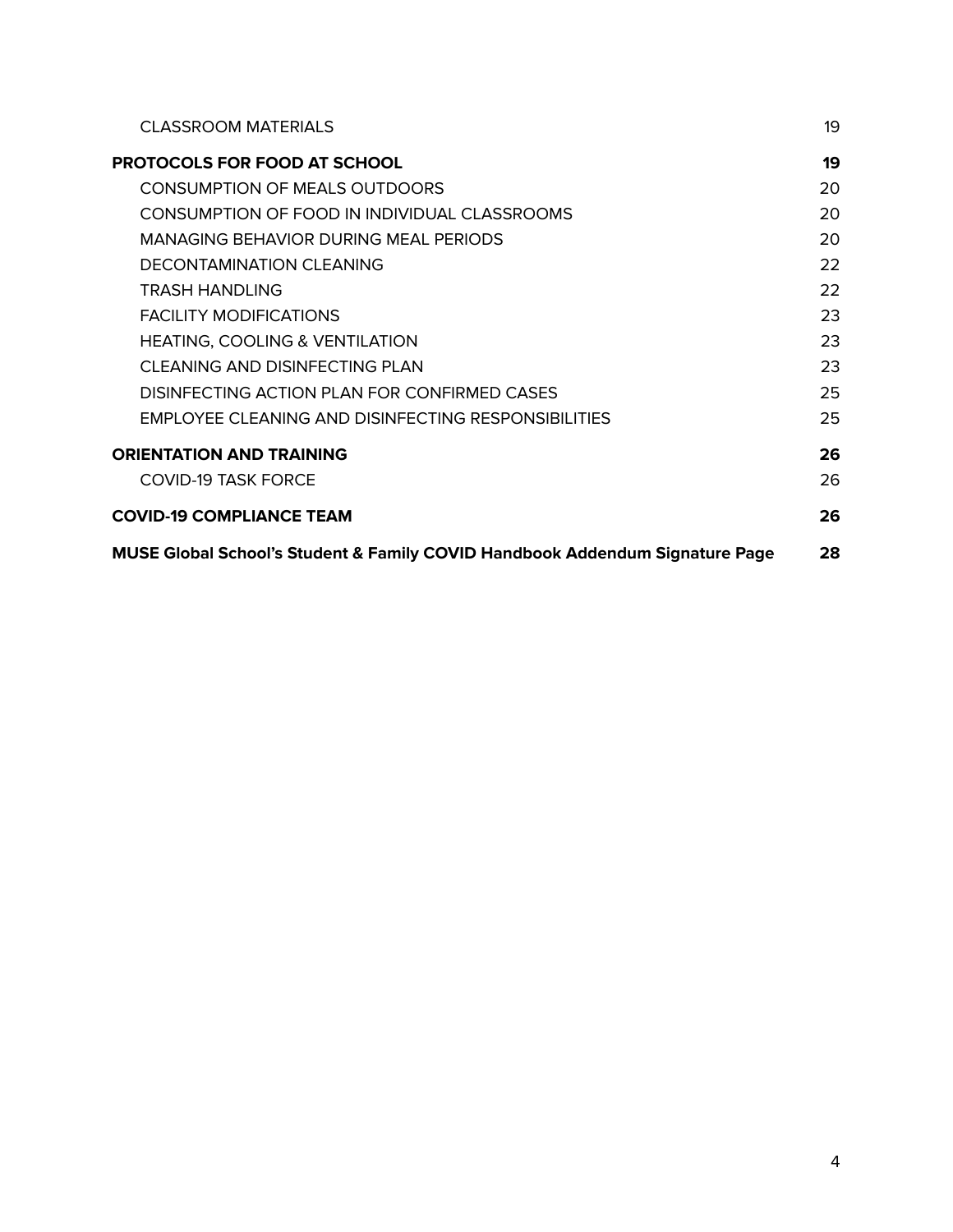# <span id="page-4-0"></span>**MENTAL AND EMOTIONAL WELL-BEING**

Disease outbreaks such as the current novel coronavirus (COVID-19) can bring stress and increased levels of fear and anxiety. Everyone reacts differently to stressful situations. The Centers for Disease Control and Prevention has created this [resource](https://www.cdc.gov/coronavirus/2019-ncov/daily-life-coping/managing-stress-anxiety.html?CDC_AA_refVal=https%3A%2F%2Fwww.cdc.gov%2Fcoronavirus%2F2019-ncov%2Fprepare%2Fmanaging-stress-anxiety.html) related to mental health and coping during [COVID-19](https://www.cdc.gov/coronavirus/2019-ncov/daily-life-coping/managing-stress-anxiety.html?CDC_AA_refVal=https%3A%2F%2Fwww.cdc.gov%2Fcoronavirus%2F2019-ncov%2Fprepare%2Fmanaging-stress-anxiety.html).

MUSE is built on 5 Pillars and our Communication Pillar, using the tools of the Process Communication Model, is foundational in supporting our entire community. We offer and use the tools of PCM in our classrooms each day with students, as well as offer workshops for parents of MUSE. We highly encourage all families to take advantage of these workshops and the tools that PCM offers. Please refer to our website calendars to sign up for our upcoming workshops.

MUSE Global Schools and MUSE Virtual School are partnering with local organizations and facilities including, Insight [https://insighttreatment.com/,](https://insighttreatment.com/) the Fulton Group [https://www.fultonpsychologicalgroup.com/,](https://www.fultonpsychologicalgroup.com/) and ROWI <https://rowiteen.com/> this year to provide resources for students, staff and parents.

Teachers, Advisors, Directors, and Head of School are available to offer emotional support to students during this stressful period. Directors are here to guide parents and provide recommendations and we encourage you to reach out to us.

#### **If you are experiencing a crisis, call 911.**

MUSE will continue to focus on our community's well-being by:

- Supporting our students, families, faculty, and staff to lessen anxiety and stress
- Providing resources, articles, and communications regarding well-being and self-care during and after the Pandemic
- Weekly COVID-19 Task Force and Safety Team Meeting for staff and faculty

Upon re-entry to campus, each department will implement the following:

- A plan for welcoming students back to campus
- Communicate expectations and procedures to families and students prior to the return to school
- Establish routines and rituals that help students reacclimate to learning and new expectations on campus
- Listen and respond to concerns from students, parents, and employees
- Assess the social emotional health of our community

Upon re-entry each classroom will support students' well-being through:

- Established classroom meetings to help students understand and internalize daily safety routines, such as handwashing, proper hygiene, and physical distancing
- Provided learning opportunities for students to creatively work together in a safe manner and abiding by all COVID-19 Safety Protocols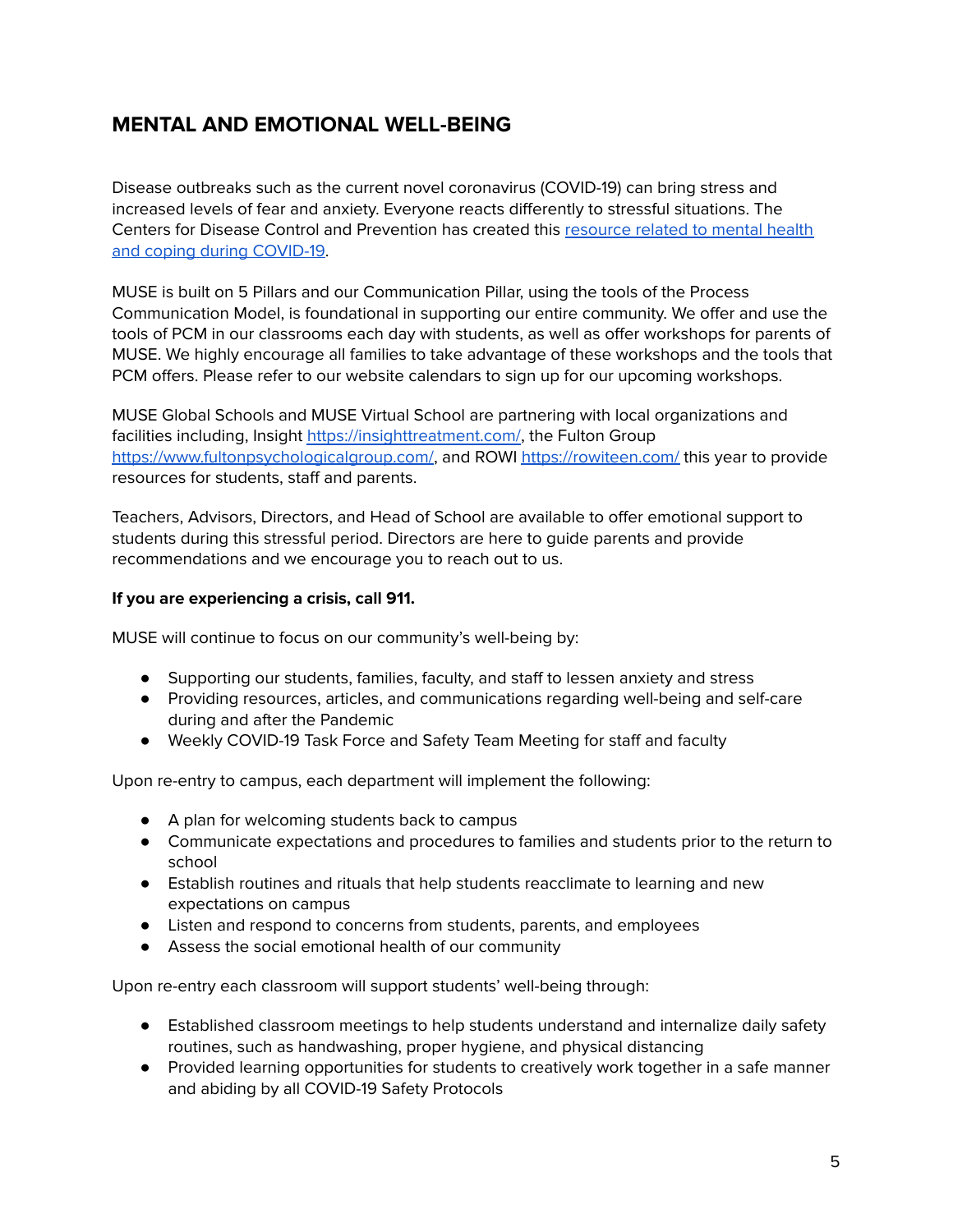- Providing emotional support as a result of COVID-19, which can include:
	- Training students, faculty, and staff to recognize stress and anxiety in themselves
	- Recognizing and educating students on potential stigma related to being COVID-19 positive
	- Supporting students that have a family member who experienced symptoms or were diagnosed with COVID-19
	- Supporting student's that may experience any stress or anxiety due to the pandemic
	- Scheduling regular formal and informal check-ins will be established with all students

# <span id="page-5-0"></span>**DOING WHAT'S RIGHT FOR OUR COMMUNITY - COMPLIANCE, COMMITMENT, AND FOUNDING PRINCIPLES**

MUSE's re-entry to campus will require the compliance and commitment to adhere to the policies, protocols, and guidelines outlined in this addendum. It will take our MUSE families, students, faculty, and staff to ensure the safety of our community on and off campus. We must all do our part in providing a safe on-campus experience for all.

The MUSE community includes creative and critical thinkers who know that flexibility and adaptability are critical keys to our success. We enthusiastically embrace change and consistently challenge ourselves in our ongoing efforts to learn, grow, and improve.

The policies and protocols for responding to the COVID-19 pandemic are based on four founding principles. These principles will guide decisions on when and how students, faculty, and staff return to campus:

- 1. MUSE is Ever-Evolving
- 2. Learning is Alive
- 3. Interconnections are Critical
- 4. Sustainability is Key

# <span id="page-5-1"></span>**IMPLEMENTATION OF COVID-19 RE-ENTRY PLAN**

The following health and safety steps have been implemented to mitigate the spread of COVID-19 amongst our community and on campus.

- Signage placement around campus
- Physical distancing measures
- On campus contact tracing
- Hygiene and respiratory etiquette
- Protocols for anyone exhibiting symptoms on campus
- Protocols for student pick-up and drop-off
- Face coverings for students, faculty and staff
- COVID-19 screening procedures
- Enhanced cleaning/sanitizing protocols / Frequent HVAC filter cleaning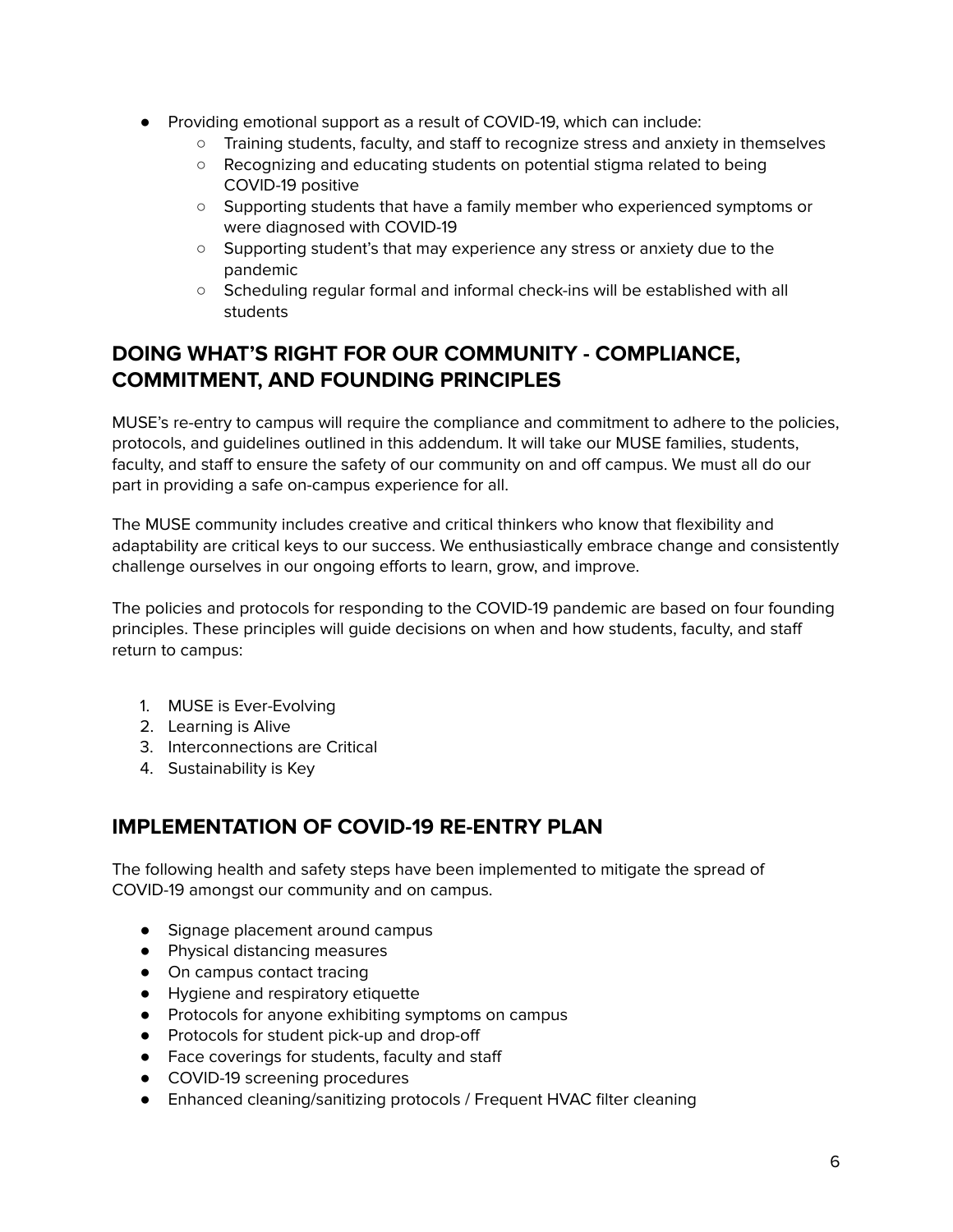- Limited visitors on campus (including parents, vendors)
- Isolation of sick individuals
- Employee and student training / communications

# <span id="page-6-0"></span>**PROTOCOLS FOR STUDENT AND VISITOR COVID-19 SYMPTOM SCREENING**

In order to protect the safety of our students, employees, and our community at large, MUSE employees will screen students and any parents or visitors for symptoms of COVID-19 at the top of the hill prior to entering campus. MUSE adopts the Student COVID-19 Symptom Screening Policy listed in this document pursuant to guidance and reopening plans from the Centers for Disease Control ("CDC"), California Department of Public Health, California Department of Education, and local public health officials. This policy will remain in place until further notice.

MUSE asks that all parents carefully review this policy with their students. As used in this policy, a "parent" refers to a parent, caregiver, legal guardian, or other adult family member conducting school drop-offs or pick-ups.

### <span id="page-6-1"></span>**SYMPTOMS ASSOCIATED WITH COVID-19**

The CDC currently identifies the following symptoms as being associated with COVID-19:

- Cough
- Sore Throat
- Shortness of breath or difficulty breathing
- New loss of taste or smell
- Fever defined as 100.4 degrees Fahrenheit or higher
- Muscle or Body Aches / Chills
- Runny Nose or Congestion
- Known close contact\* with a person who has tested positive or with a person being tested for COVID-19
- Fatigue
- Headache
- Nausea or Vomiting
- Diarrhea

Each of the above symptoms is hereinafter referred to as a "symptom associated with COVID-19." This list does not include all possible symptoms associated with COVID-19, and MUSE may update this list as the CDC identifies additional or different symptoms.

#### <span id="page-6-2"></span>**SELF-SCREENING, SELF-REPORTING OBLIGATIONS AND ATTENDANCE**

Parents shall screen students **daily** by checking their temperature and observing for other symptoms associated with COVID-19. If a student exhibits one or more symptoms associated with COVID-19, **parents must keep their student at home** and notify MUSE of the reason for the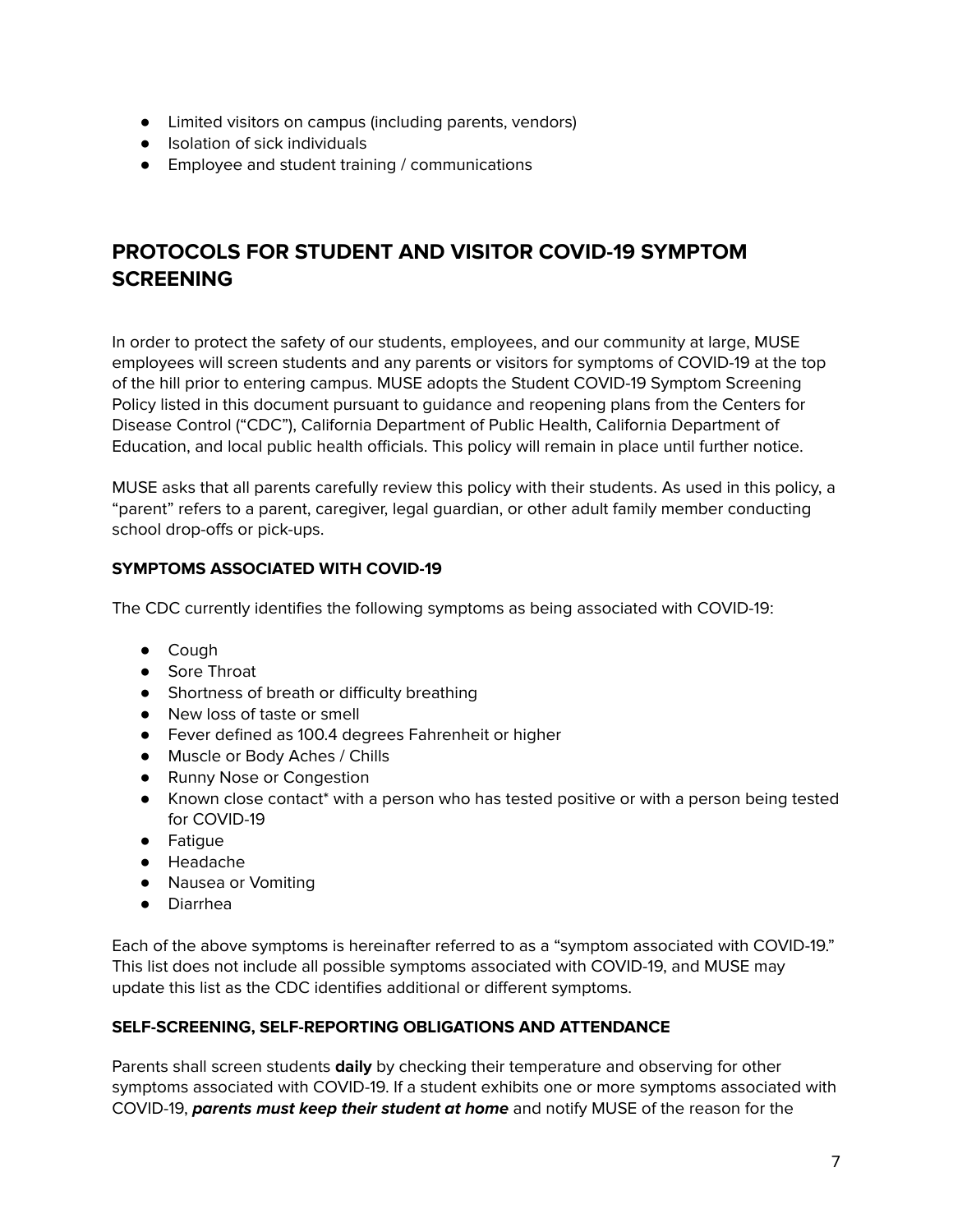student's absence. Short-term virtual learning is an option for students who have been identified by the school as having an absence due to COVID-19 or another health-related issue. Students who report symptoms associated with COVID-19 may return to MUSE after they meet the requirements set forth in the Protocol When a Student Exhibits Symptoms Associated with COVID-19 (see page 12). The following is required for reporting a student absence when the student exhibits one or more symptoms associate with COVID-19:

● Email your teacher AND Head of School, Suzanne McClure (suzanne@museschools.com) regarding your students' attendance and include the reason for the absence and symptoms exhibited. All students that are out for the day will be marked absent.

In addition to daily self-screenings, parents and students are **obligated to report** the following information and remain at home as recommended by the CDC:

- If they have traveled outside of the country:
	- Vaccinated Get tested with a viral test 3-5 days after travel.
	- Not fully vaccinated Get tested with a viral test 3-5 days after travel AND stay home and self-quarantine for a full 7 days after travel. Even if you test negative, stay home and self-quarantine for the full 7 days. If you don't get tested, stay home and self-quarantine for 10 days after travel.
- If they had close contact with someone who was ill with confirmed COVID-19. According to the CDC: "Close contact" means being within six (6) feet of an individual for a total of at least 15 minutes.
- Vaccinated students and employees who had a close contact with a COVID-19 positive or symptomatic individual but never developed any COVID-19 symptoms do not need to be quarantined.
- Non-vaccinated students or staff who are exposed need to quarantine for 10 days. If they test negative on or after day 5, the quarantine period is 7 full days with return on day 8.
- If they live with a household member who has a confirmed or suspected case of COVID-19, and is unable to distance him or herself from the household member, the employee may not return to work until 14 days after the household member who has COVID-19 meets the CDC criteria to end home [isolation.](https://www.cdc.gov/coronavirus/2019-ncov/if-you-are-sick/quarantine.html?CDC_AA_refVal=https%3A%2F%2Fwww.cdc.gov%2Fcoronavirus%2F2019-ncov%2Fif-you-are-sick%2Fend-home-isolation.html)

### <span id="page-7-0"></span>**COVID-19 TESTING**

To preserve the wellness of MUSE's community, the school will participate in contact tracing and COVID-19 testing for all school staff and faculty and community members. On campus, COVID-19 testing will be offered to those who may be symptomatic or who may have been exposed to COVID-19. Beginning the first week of school, a baseline test will be provided to all community members. Bi-weekly (every two weeks) testing will be scheduled for all MUSE Global staff and faculty. Students, parents and siblings are **highly recommended** to take advantage of the bi-weekly testing hosted by MUSE Global School and facilitated by Malibu Medical Group. The testing schedule can be found on the MUSE Global website calendar along with required information to participate. [www.museglobalschoolca.com.](http://www.museglobalschoolca.com) All testing results will be reported to MUSE administration and the Los Angeles Department of Public Health.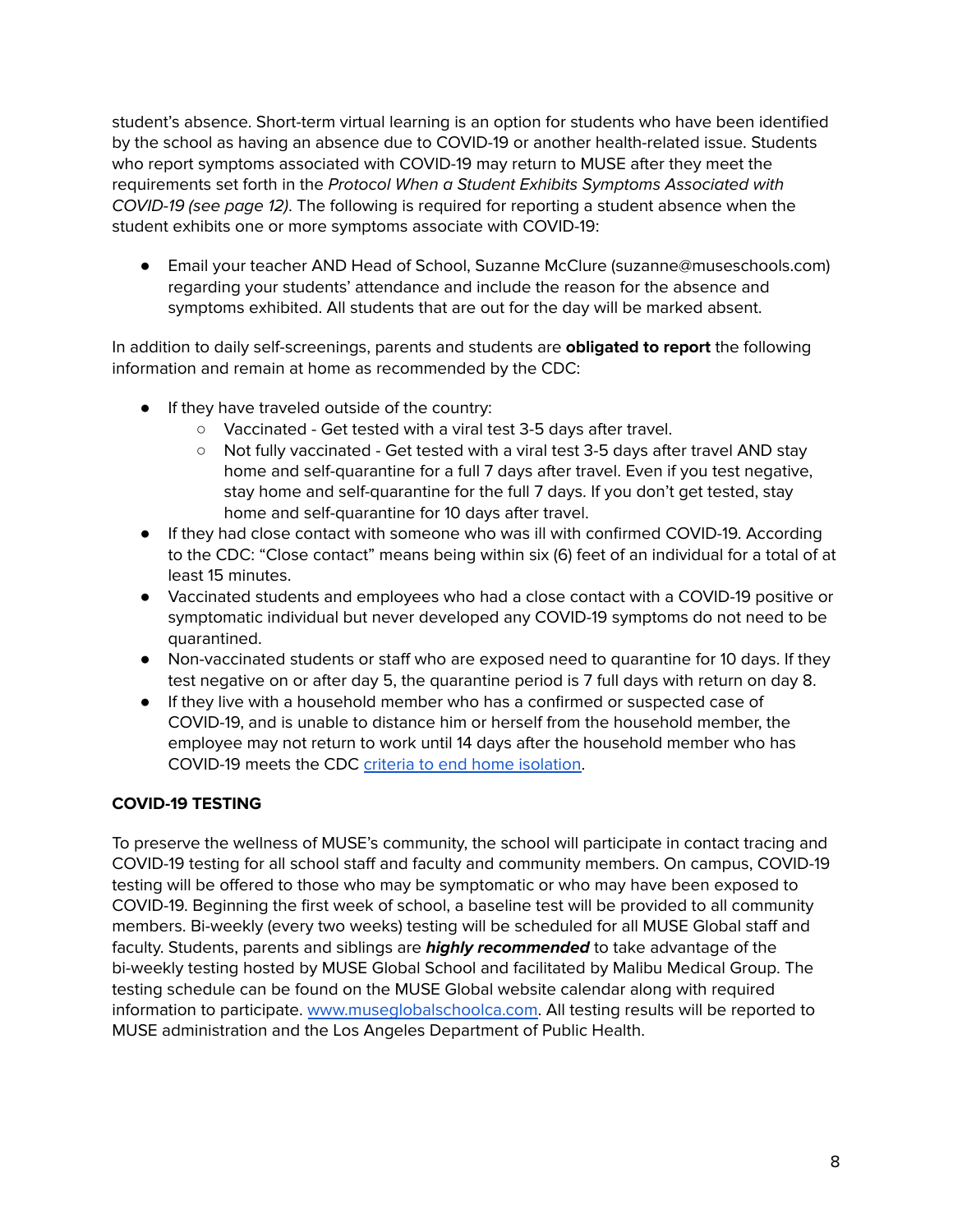#### <span id="page-8-0"></span>**CAMPUS ACCESS**

MUSE requests that families designate one parent or caregiver to drop-off and pick-up their children each school day. However, we realize that this may not be possible for all families and on all school days.

Upon arrival at the MUSE gate (top of hill), a MUSE employee will take the student's temperature and visually screen for symptoms associated with COVID-19.

**ECE/Elementary:** MUSE employees will visually screen students in their vehicle with their mask on and take their temperatures at the top of the hill prior to entering campus. If student temperature is higher than 100.4 or exhibits any COVID related symptoms, MUSE employees will not allow access to campus and turn student/parent around. If access to campus is approved, parent/guardian will drive down the hill to drop off their student/s. Teachers will greet each student and assistance out of their vehicle (when needed), ensuring that each student remains at least three (3) feet apart from other parties as directed by MUSE officials, All teachers will have signs stating their grade for students to gather and identify their teacher/cohort. Teachers will walk students to their classrooms. Parents/caregivers will not be allowed to get out of their vehicle without specific authorization from the Head of School or designee. All parents or caregivers who are authorized to get out of their vehicle the facilities will be screened for symptoms associated with COVID-19 in the manner described herein.

**Middle School and High School:** MUSE employees will visually screen students in their vehicle with their mask on and take their temperatures at the top of the hill prior to entering campus. If student temperature is higher than 100.4 or exhibits any COVID related symptoms, MUSE employees will not allow access to campus and turn student/parent around. If access to campus is approved, parent/guardian will drive down the hill to drop off their student/s. During the first week, teachers will have signs stating their grade/cohort for students to gather by and will walk students to their classrooms. Parents/caregivers will not be allowed to get out of their vehicle without specific authorization from the Head of School or designee. All parents or caregivers who are authorized to get out of their vehicle the facilities will be screened for symptoms associated with COVID-19 in the manner described herein.

#### <span id="page-8-1"></span>**SYMPTOMS SCREENING**

A MUSE employee will screen all students, employees, parents, or visitors as follows before they can enter the school campus. The screening will include:

- Taking each person's temperature using a non-invasive contactless infrared thermometer. If necessary, the School may take an individual's temperature a second time to confirm the results of the first test or if the results of the first test suggests an erroneous result;
- Visually checking and asking a series of questions to check for symptoms associated with COVID-19 including
	- Exposure, cough, shortness of breath, difficulty breathing without recent physical activity, loss of smell or taste, muscle pain, chills, headache, sore throat.

MUSE may track a student's potential exposure to COVID-19 and document his or her temperature, symptoms, and incidents of exposure. All documentation regarding a student's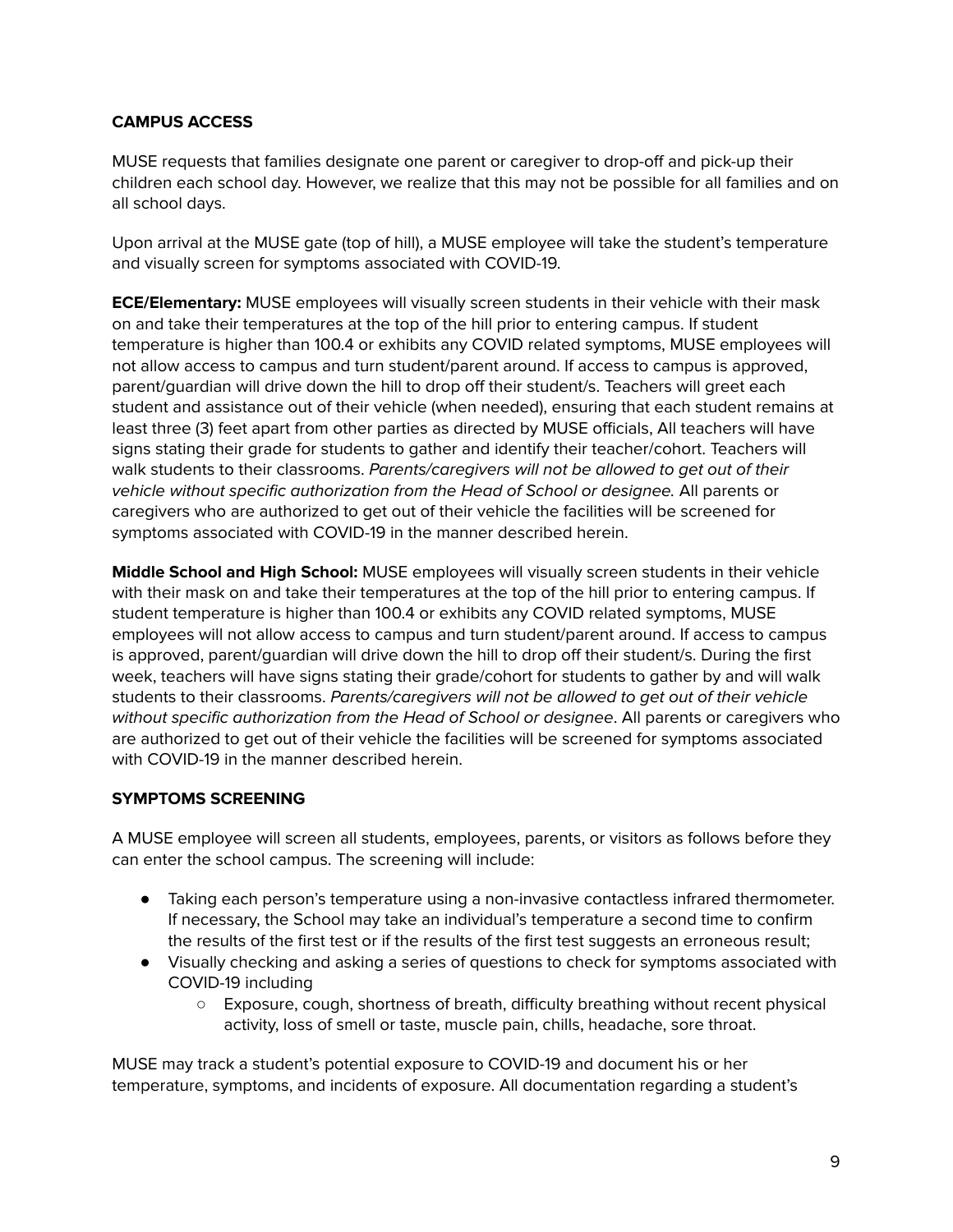COVID-19 symptoms will be considered confidential medical records pursuant to MUSE's Policy for Use and Disclosure of Student Information Related to COVID-19.

Screeners are trained on CDC recommendations for proper use of personal protective equipment.

#### <span id="page-9-0"></span>**EXCLUSION FROM SCHOOL BASED ON SYMPTOM SCREENING**

Persons presenting with a fever of 100.4<sub>o</sub> F (38.0<sub>o</sub> C) or above will be turned away/ sent home from the MUSE facility/campus. MUSE may turn away/ send home any individual who presents symptoms associated with COVID-19.

Students who appear to be ill, have a fever, or report symptoms associated with COVID-19 will be sent home as soon as practicable per MUSE's Protocol When a Student Exhibits Symptoms Associated With COVID-19 at School. In determining whether to exclude a student based on symptoms of COVID-19, MUSE will consider whether the student has a history of allergies. Individuals exhibiting symptoms associated with COVID-19 will not be allowed to return to campus until one of the following occurs:

- They certify that at least 10 days have passed since the symptoms first appeared AND the student has been free from fever without the use of fever-reducing medication for at least 24 hours AND respiratory symptoms have improved;
- They provide MUSE with a negative viral test result for COVID-19 (antibody tests may not show when someone has a current infection and are not acceptable);
- The student's health care provider provides MUSE with a note certifying that he or she is free from COVID-19; or
- The student is otherwise safe to be around others per CDC criteria for discontinuing home isolation, found at: <https://www.cdc.gov/coronavirus/2019-ncov/if-you-are-sick/end-home-isolation.html>, as it may be amended from time to time.

MUSE will maintain COVID-19 test results and doctor's notes submitted pursuant to this Policy as students' confidential medical records.

### <span id="page-9-1"></span>**PROTOCOLS FOR COVID-19 EXPOSURE MANAGEMENT PLAN**

In compliance with the State of California and the Los Angeles Department of Public Health (LADPH) directives for reopening K-12 schools, MUSE will implement a COVID-19 [Exposure](http://publichealth.lacounty.gov/media/Coronavirus/docs/protocols/ExposureManagementPlan_K12Schools.pdf) [Management](http://publichealth.lacounty.gov/media/Coronavirus/docs/protocols/ExposureManagementPlan_K12Schools.pdf) Plan when a single case of COVID-19 is identified at school to mitigate the spread of infection and prevent outbreaks from occurring. The plan will include steps in managing exposures identified by the LADPH. MUSE is in constant contact with our health and government officials to stay up-to-date with all procedures and policies related to COVID-19. The California, Los Angeles, and local Public Health Departments guide all our decisions regarding quarantine of classrooms, offices, or school.

If we are notified by the Los Angeles County Public Health Department regarding a positive diagnosis from a test for COVID-19 or an exposure, we will immediately follow the Public Health Department directives. If a parent or staff member notifies us of a positive diagnosis or exposure, we will immediately call the Los Angeles County Public Health Department to inform them and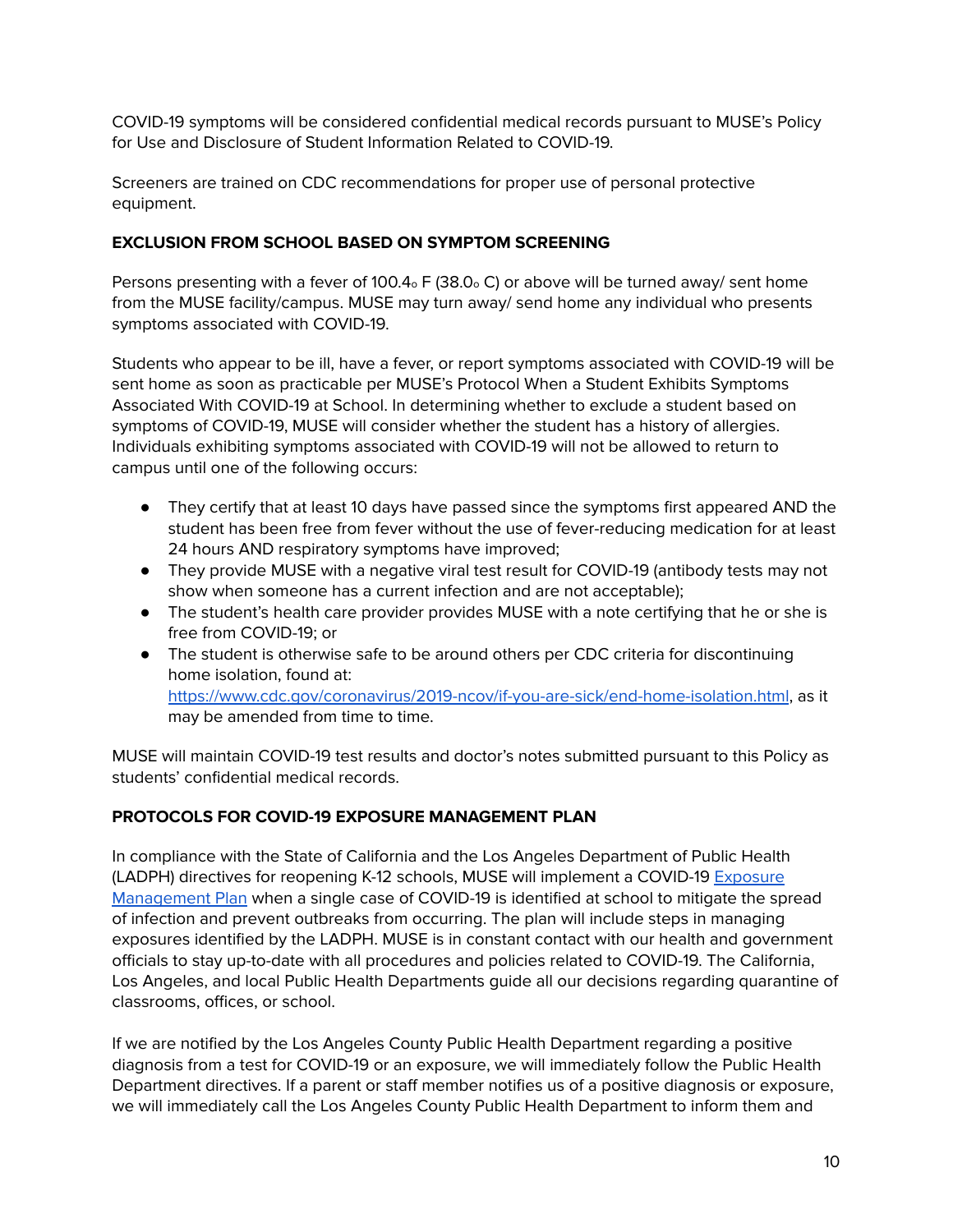receive direction. Any students, families, or employees that may have been exposed will be notified immediately and before the 24-hour requirement.

Any contaminated spaces will be temporarily closed and disinfected. Contact Tracing is a large part of mitigating the spread of infection. If MUSE learns that a student or employee has tested positive, MUSE will conduct an investigation to determine any individuals who may have had close contact with the confirmed-positive case. Reporting, tracking, and tracing of cases will be in accordance with all HIPAA privacy regulations. The return to school by affected employees and students will be in accordance with CDC and PublicHealth Department criteria for safe return. Please see Protocol When a Student Exhibits Symptoms Associated with COVID-19 at School.

# <span id="page-10-0"></span>**CHECKLIST FOR ALL STUDENTS / FAMILIES**

# <span id="page-10-1"></span>**PRIOR TO RE-ENTRY**

- $\Box$  If experiencing any of the COVID-19 [symptoms](https://www.cdc.gov/coronavirus/2019-ncov/symptoms-testing/symptoms.html), do not return to campus. Contact your teacher and Campus Director.
- $\Box$  Ensure that you purchase new and clean PPE (personal protective gear)

### <span id="page-10-2"></span>**AFTER RE-ENTRY TO CAMPUS**

- $\Box$  Wear a cloth mask/face covering mouth and nose at all times when indoors and outdoors on campus.
- $\Box$  Stay at least 3 feet apart from other people at all times.
- $\Box$  Wash your hands for 20 seconds AND disinfect your hands frequently when in contact with others, before and after you enter a building or cabin, before and after eating, before and after restroom use, before leaving the campus for the day, and after coughing or sneezing.
- $\Box$  Disinfect shared equipment and items in the workspace (ipad, phone, chromebook, etc.)
- $\Box$  Take all personal items home with you at the end of the day.
- $\Box$  Wash your cloth mask every night and sanitize your personal devices every night, in preparation for the following day.
- $\Box$  Wash your towel (used for sitting on during snack and lunch) weekly
- $\Box$  Connect, wave, elbow bump, say HELLO, socializing (from a distance)!

# <span id="page-10-3"></span>**PROTOCOLS WHEN A STUDENT EXHIBITS SYMPTOMS OF COVID-19 AT SCHOOL**

Students exhibiting one or more symptoms associated with COVID-19 will be sent home as soon as possible. MUSE Directors will separate the student from others in a designated isolation room/area, supervised, ensure the student is wearing a face covering and will notify the student's parent or guardian.

All students who present with COVID-19 symptoms must be signed out by a parent or guardian unless the Head of School or designee specifically authorizes otherwise. MUSE may seek emergency medical attention on behalf of the student if the student's COVID-19 symptoms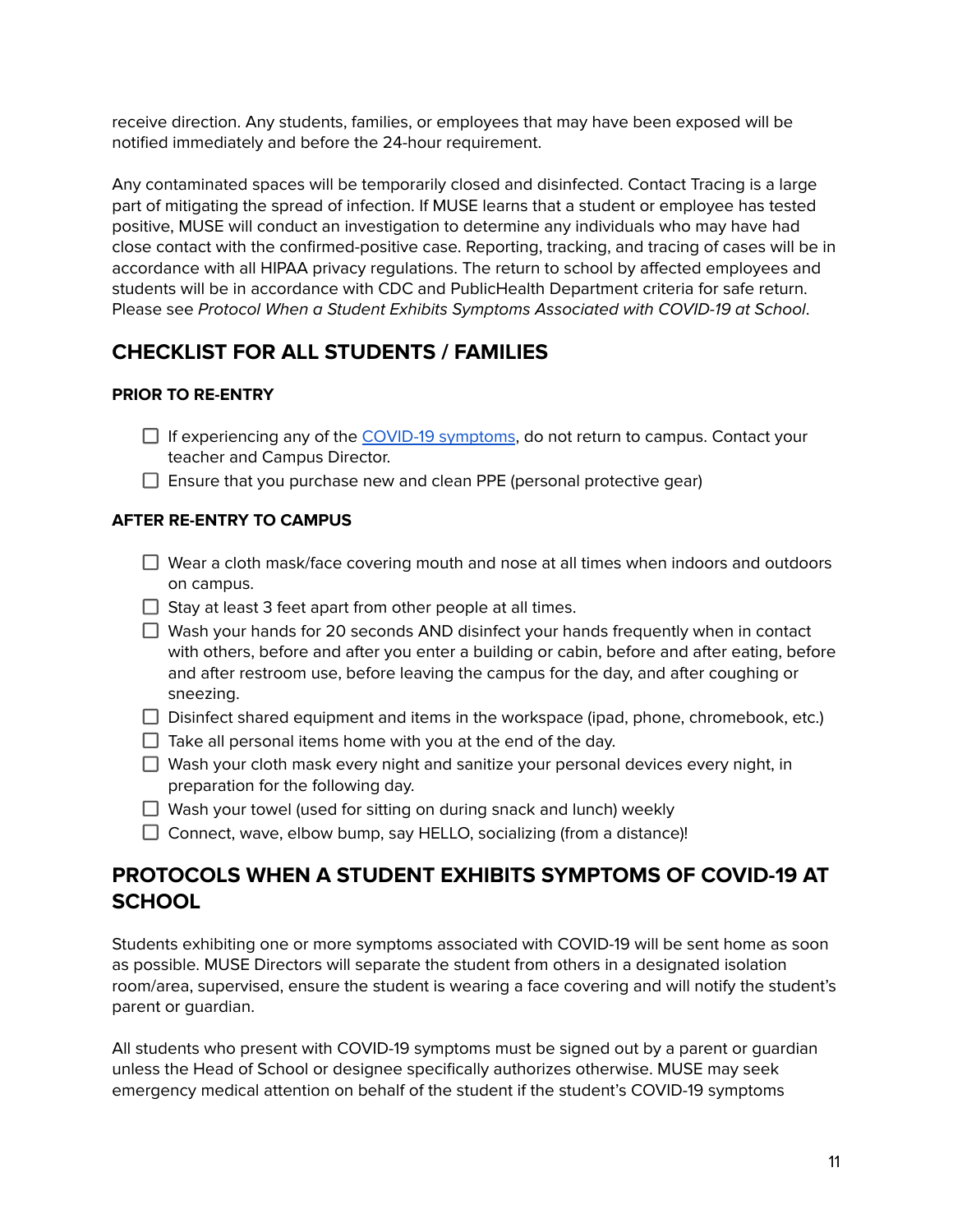become severe, as indicated by persistent pain or pressure in the chest, confusion, or bluish lips or face.

The student may not return to campus until **one** of the following occurs:

- The student's parent or guardian certifies that at least 10 days have passed since the student's symptoms first appeared, the student has been free from fever without the use of fever-reducing medication for at least 24 hours, and the student's respiratory symptoms have improved;
- The student provides MUSE with a negative viral test result for COVID-19 (antibody tests may not show when someone has a current infection and are not acceptable);
- The student's health care provider certifies that he or she is free from COVID-19; or
- The student is otherwise safe to be around others per CDC criteria for discontinuing home isolation, which can be found at: <https://www.cdc.gov/coronavirus/2019-ncov/if-you-are-sick/end-home-isolation.html>, as it may be amended from time to time.

Students who are sent home due to exhibiting symptoms associated with COVID-19 will be provided with extensions to turn in assignments, and will be provided with remote learning academic support.

An email from the Head of School will come to the inboxes of any students and employees that have been within 6 feet of the infected for more than 15 minutes.

- Vaccinated students and employees who had a close contact with a COVID-19 positive or symptomatic individual but never developed any COVID-19 symptoms do not need to be quarantined.
- Non-vaccinated students or staff who are exposed need to quarantine for 10 days. If they test negative on or after day 5, the quarantine period is 7 full days with return on day 8.

An email from the Head of School will notify all other community members that we have a positive case and that all CDC and LA County guidelines have been followed.

# **POLICY AND PROTOCOLS FOR STUDENT PHYSICAL DISTANCING AND INDIVIDUAL RESPONSIBILITY AT SCHOOL: MODELING COMPASSION AND MAKING RESPONSIBLE CHOICES**

<span id="page-11-0"></span>The Centers for Disease Control and Prevention ("CDC") recommends physical distancing, also referred to as social distancing, to reduce the spread of SARS-CoV-2, the virus that causes COVID-19. According to the CDC, the virus that causes COVID-19 spreads primarily when people come into close contact (within about 6 feet) with each other for a prolonged period (a total of 15 minutes or more). The State and the California Department of Education ("CDE") have issued guidance recommending that **students and employees maintain at least 6 feet of distance from one another in schools to the greatest extent possible.**

This policy complies with CDC, CDE, state, and local guidelines regarding physical distancing protocols for students in Schools and is adopted for the protection of students, employees, and families. Students in the MUSE community will be provided with reasonable accommodations to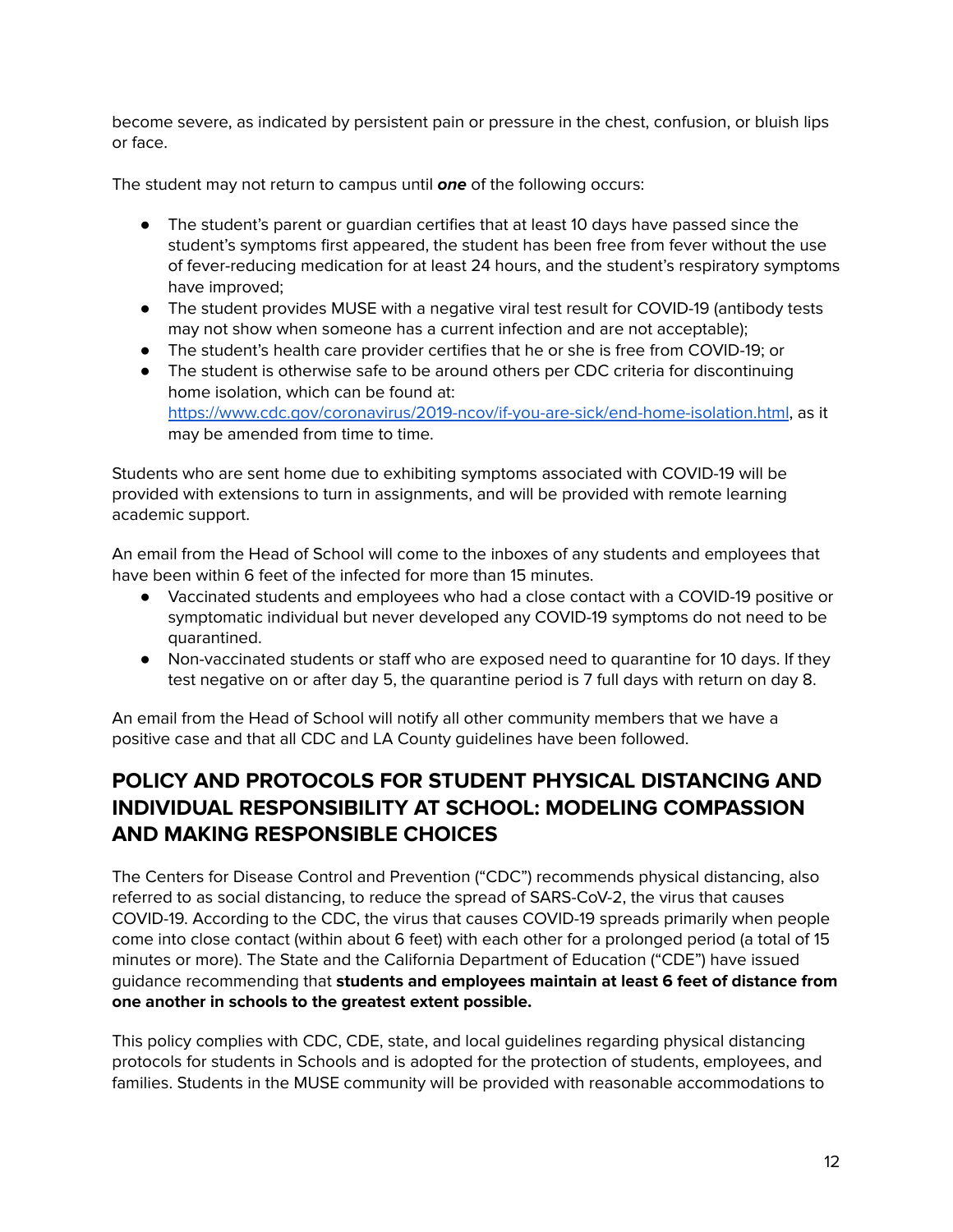the extent they have a disability that prevents them from complying with one or more of the physical distancing expectations outlined in this policy.

This policy may be modified when there are changes to the CDC, CDE, state, and/or local guidance regarding physical distancing protocols in schools. This policy will be in effect until local and state health officials provide guidance that such physical distancing measures are no longer necessary.

#### **ECE-12 Classroom Capacity and Structure**

The number of students permitted on campus each school day and in classrooms will be limited to six per classroom.

- Students will attend school every day, Monday Friday, on campus for in-person instruction.
- Students will be on campus, physically distanced and wearing masks (while indoors and outdoors) in their class cohort of 6. Students will not be with other class cohorts during the school day.
- Students may remove their masks indoors while eating or napping.
- At this time, masks will be required for outdoor play for students under the age of 12 but will be removed for snack and lunch, with students maintaining a strict 3 feet distance from others.
- During snack and lunch, cohorts will remain together in their designated outdoor area.
- Students will wash their hands and use hand sanitizer prior to snack and lunch; and when returning to the classroom.
- Snack and lunch will have staggered times for each cohort. During the staggered snack and lunch times, students will eat in their designated outdoor area.
	- After snack and lunch times, all areas will be cleaned and sanitized by staff.

#### <span id="page-12-0"></span>**USE OF MARKERS AND SIGNAGE**

Signage will be placed on cabin doorways marking entrances and exits promoting physical distancing. All bathrooms will have signage reminding students, faculty and staff proper handwashing techniques. Bathrooms will have signage stating who is designated to use each bathroom. All hand sanitizer stations will be clearly marked and signage reminding students, staff and faculty to use them regularly.

#### <span id="page-12-1"></span>**PHYSICAL DISTANCING IN CLASSROOMS**

All classrooms/cabins will be required to meet maximum capacity limits (10) that adequately provide for physical distancing of students and teachers.

Students will be required to maintain at least 6 feet of physical distancing from others in the classroom whenever possible. In all classrooms, desks, activity stations, tables, and chairs will be spaced at least 6 feet apart from one another.

Classrooms will have windows and doors open, weather permitting, and if doing so does not pose a safety and health risk to children.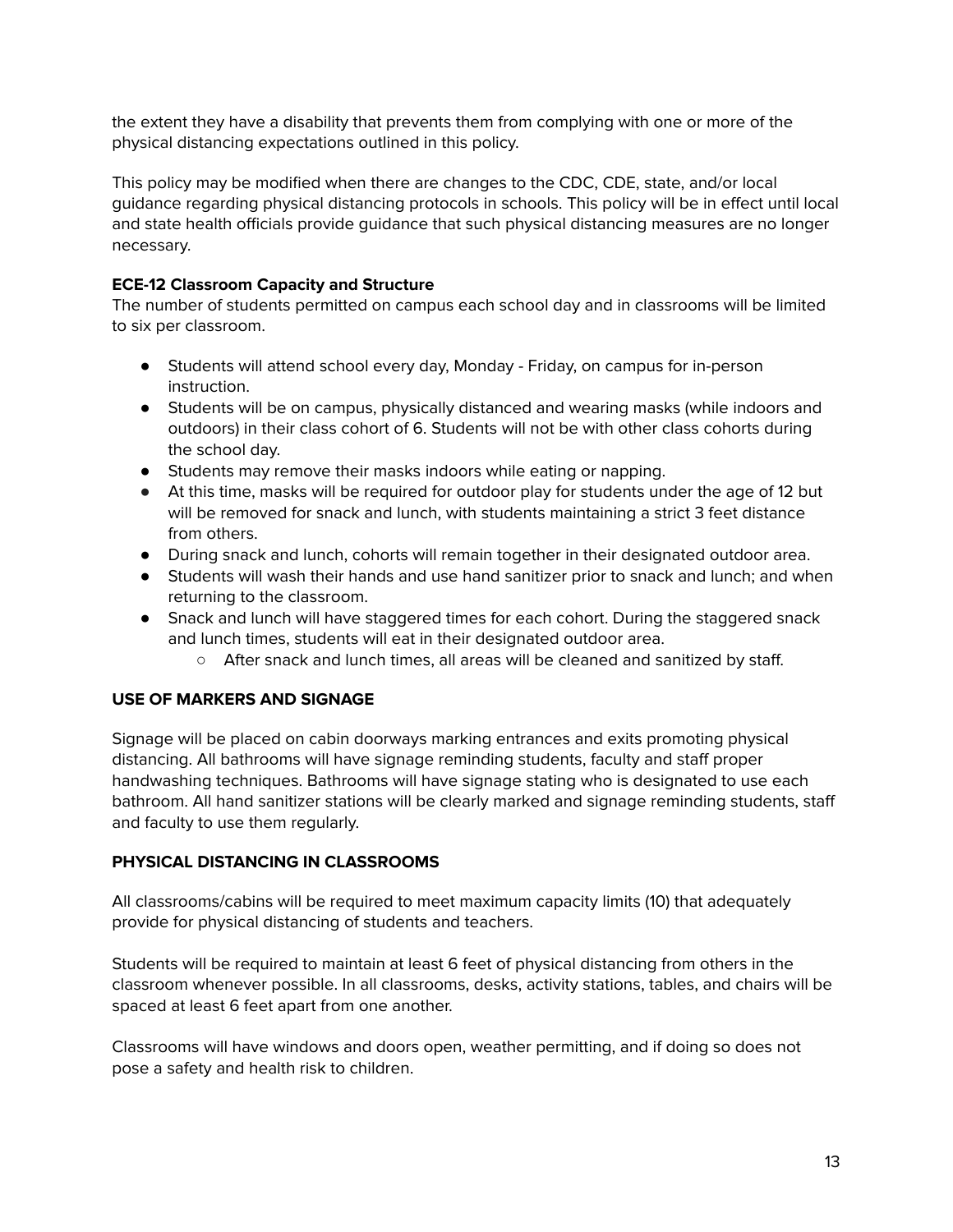MUSE will utilize outdoor classroom space for instruction, weather permitting. The following areas of the MUSE campus have been designated as outdoor classroom space: field, basketball courts, amphitheater, playground areas.

Sharing of materials will be limited. Each student's personal belongings must be separated in an individually labeled storage container, cubby, or area. Students are required to bring their belongings home each day to be cleaned before bringing them back to school.

### <span id="page-13-0"></span>**ECE-12 SNACK / LUNCH PERIODS**

Snack and lunch for grades K-12 will take place outside unless the weather does not allow. The School has adopted the following protocols to establish practices to mitigate the spread of COVID-19 during meal times and to promote safe and healthy dining. The Kitchen will remain locked and closed at all times so that only the Head Chef and Sous Chef will be allowed inside.

- Individual classes will eat in their own designated area outside (physically distanced) if weather permits. If the weather does not permit then students will eat in their classroom (physically distanced)
- All students must bring a clean towel labeled with their name on it weekly. This towel will be used when eating snack and lunch outdoors.
- All students will wash and sanitize their hands before and after eating
- Students will not be permitted to share food
- No outside food allowed on campus
- Eating areas created with physical distancing protocols
- Lunch tables/seating and eating areas will be cleaned and sanitized
- Food condiments and utensils single use only
- Classrooms will be provided individual pitchers of water for teachers to refill student's bottles. Only faculty and staff are permitted to use the Flowater machine.

### <span id="page-13-1"></span>**ECE YARD/ FIELD/OUTDOOR PLAY ACTIVITIES/PERFORMING ARTS**

Outdoor play activities and performing arts rehearsals will be staggered for different student groups, in designated areas, to promote physical distancing. Students must maintain a distance of at least 3 feet from other students during play activities and performing arts rehearsals. The above activities will not involve physical contact with other students. Playground equipment may be used by one student group at a time and will be disinfected between uses.

#### <span id="page-13-2"></span>**RESTROOMS**

Each classroom will be provided with assigned restrooms. Cleaning of restrooms will be conducted on a regular basis by the MUSE Facilities team and janitor.

MUSE will set up hand hygiene stations around campus so hands can be sanitized before entering a building and upon exit.

Students will be required to wash their hands with soap and water AND use sanitizer, or only use hand sanitizer if soap and water are not available when arriving and leaving school, before and after meals, after outside play, before and after using the restroom, after having close contact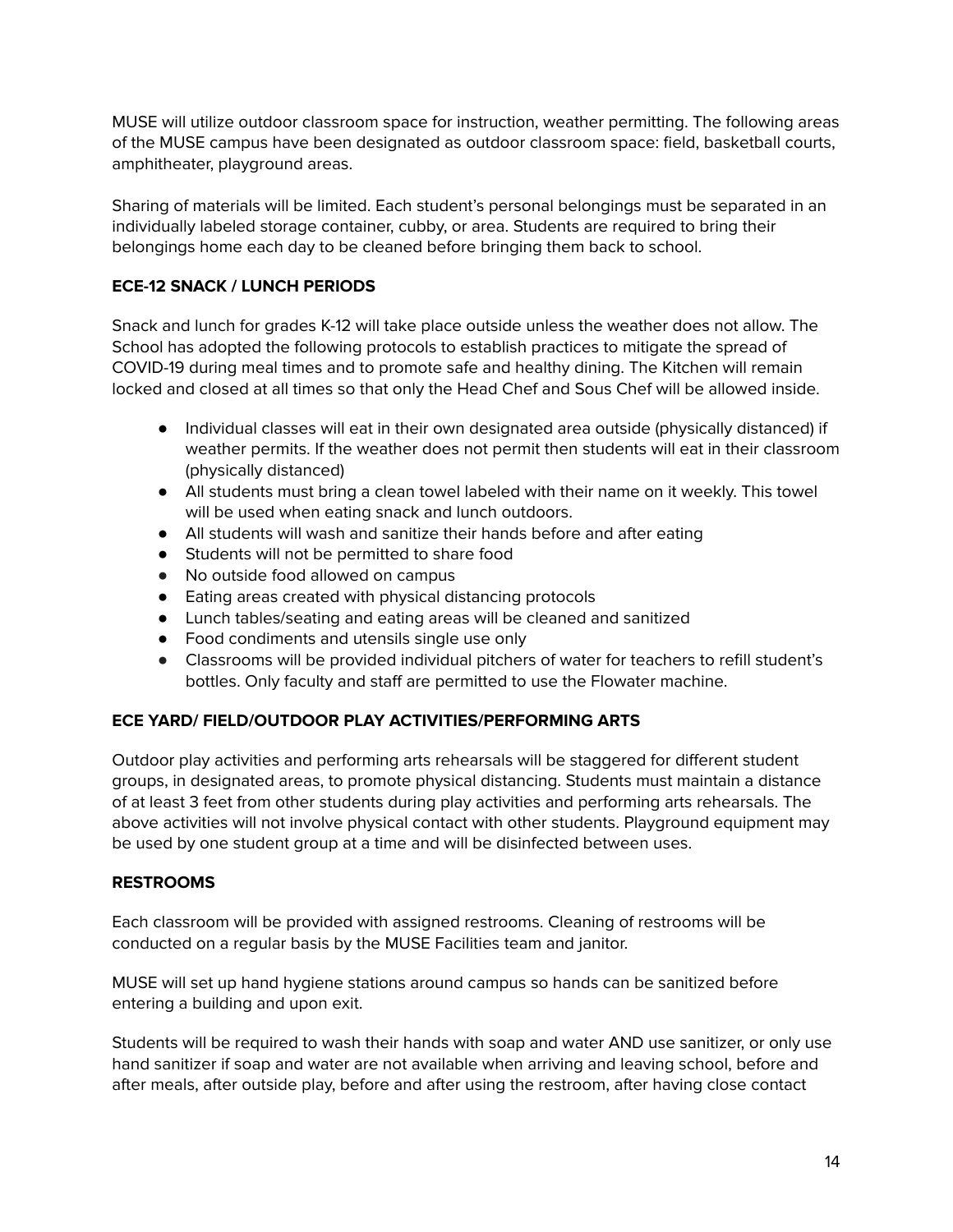with others, after using shared surfaces and tools, and after blowing nose, coughing, and sneezing.

Hand sanitizer will be provided in all classrooms. Students using hand sanitizer should rub it into their hands until it is completely air dried. When students and employees enter a new room, they should use hand sanitizer.

Students using soap and water must follow CDC guidance on proper [handwashing](https://www.youtube.com/watch?v=fpXh2XHwMmE) techniques, including washing their hands for at least 20 seconds with soap, rubbing thoroughly after application, and using paper towels to dry hands thoroughly. We ask and encourage that all MUSE Parents model and practice proper handwashing techniques according to the CDC guidance (available at [https://www.cdc.gov/handwashing/index.html\)](https://www.cdc.gov/handwashing/index.html) with their children, and staff will reinforce these techniques as well.

Students will also be reminded not to touch their faces, and to use a tissue to wipe their nose and to cough and sneeze inside the tissue or elbow if tissue is not [available.](https://www.cdc.gov/healthywater/hygiene/etiquette/coughing_sneezing.html) **MUSE encourages parents to also remind students to follow these practices.**

#### <span id="page-14-0"></span>**FACE COVERINGS**

All students are required to wear a face covering. A cloth face covering is to be removed for snack, lunch, naps or when it needs to be replaced. When a cloth face covering is temporarily removed, it is required to hang on the mask lanyard (provided by MUSE the first week of school) or be placed in a clean bag (marked with the student's name and date) for later use.

Face coverings must be made out of breathable cloth materials, cover a student's entire nose and mouth area, and be secured to the student's head with elastic ties or straps. Masks with one-way valves are not to be used.

Cloth face coverings are meant to protect other people in case the wearer is unknowingly infected. Cloth face coverings are not surgical face masks, respirators, or personal protective equipment.

Parents are asked to comply with CDC training on proper use, removal, and washing of cloth face coverings, which is accessible here: [https://www.cdc.gov/coronavirus/2019-ncov/prevent-getting-sick/diy-cloth-face-coverings.html](https://www.cdc.gov/coronavirus/2019-ncov/prevent-getting-sick/diy-cloth-face-coverings.html%E2%80%8B).

Parents are also asked to discuss proper use of face covering with their children, and **have children practice wearing face coverings prior to re-entering school.**

Consistent with CDPH requirements, MUSE will exclude students from campus if they refuse to wear an approved face covering provided by the school. Students are not exempt from wearing a face covering under CDPH guidelines.

Students are encouraged to bring their own face coverings from home, but MUSE will have face coverings available to students who fail to do so or whose face coverings become damaged while at school.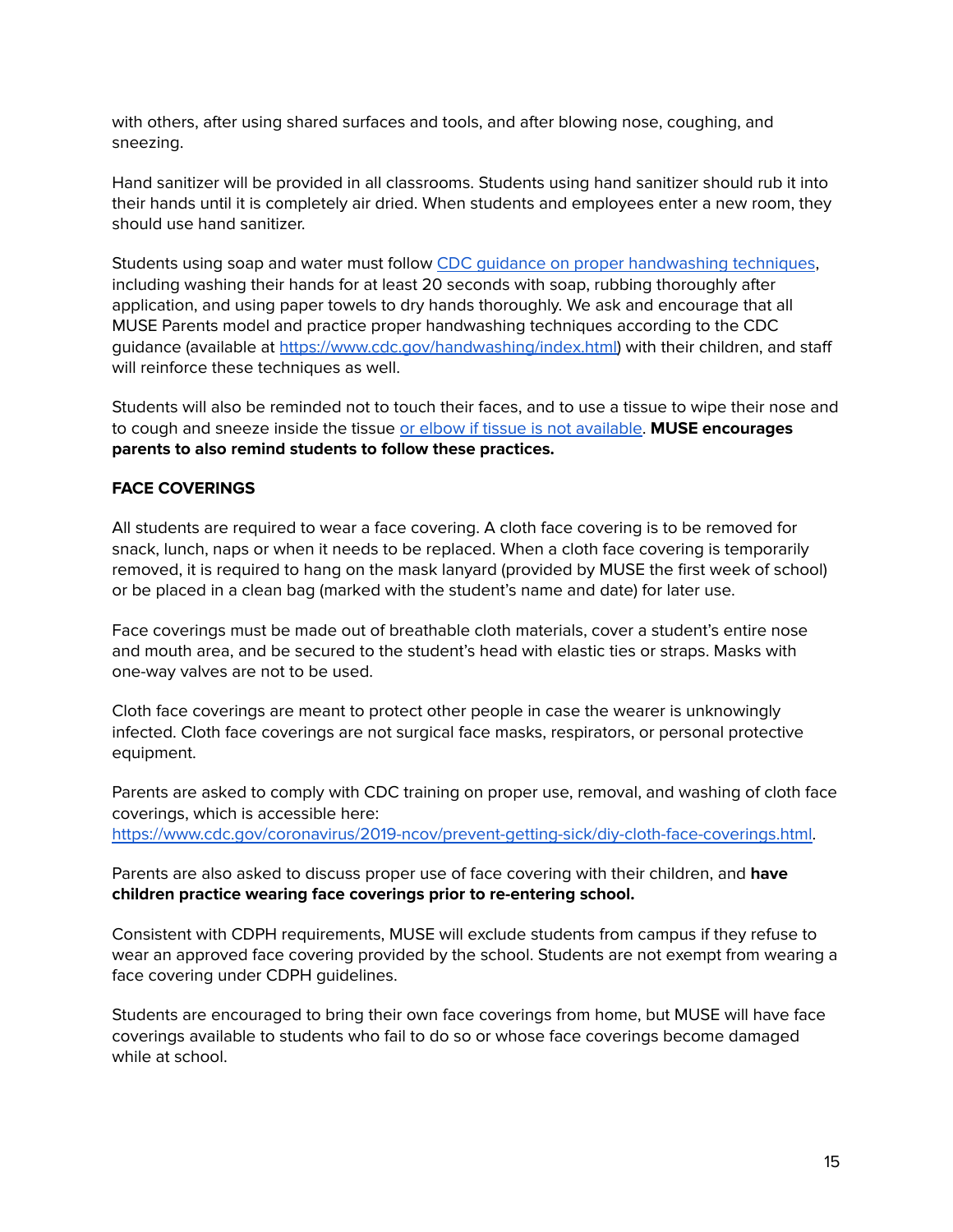Face coverings that no longer cover the nose and mouth, do not stay on the face, are soiled, or have holes or tears are not acceptable and must be discarded. Students and parents are responsible for maintaining face coverings with proper care. Fabric face coverings should be washed daily per CDC guidance found at:

[https://www.cdc.gov/coronavirus/2019-ncov/prevent-getting-sick/how-to-wash-cloth-face-coverin](https://www.cdc.gov/coronavirus/2019-ncov/prevent-getting-sick/how-to-wash-cloth-face-coverings.html) [gs.html.](https://www.cdc.gov/coronavirus/2019-ncov/prevent-getting-sick/how-to-wash-cloth-face-coverings.html)

#### <span id="page-15-0"></span>**DEVELOPING ILLNESS AT SCHOOL**

Students who develop a fever and cough during the school day or other symptoms consistent with COVID-19 will be moved to an isolation area, consistent with MUSE's Protocol on When a Student Exhibits Symptoms Consistent With COVID-19 (see page 11).

#### <span id="page-15-1"></span>**FIELD TRIPS AND SCHOOL EVENTS**

At the present time, all field trips and school assemblies will be conducted virtually, unless designated by Directors and following all COVID-19 Safety Regulations.

#### <span id="page-15-2"></span>**DIRECTION OF STUDENT/EMPLOYEE TRAFFIC IN SHARED SPACES**

Signs and barriers will be installed throughout the campus to direct student and employee traffic in a manner that promotes physical distancing.

### <span id="page-15-3"></span>**SCHOOL VANS/VEHICLES**

One school van will be operating for the 2021-2022 school year. If other vehicles need to be used for school transportation, that transportation will have a maximum student capacity in order to maximize physical distancing requirements and Symptom Screening Requirements. Driver and students will be required to wear their face covering while in the MUSE vehicle. Students will be temperature checked before entering the bus and asked a series of questions related to COVID-19 symptoms. (If a student displays symptoms of illness, answers yes to multiple symptoms questions or has a temperature of 100.4 or above the van driver will use their best judgement to determine whether or not the student is well enough to ride the van.)

#### <span id="page-15-4"></span>**POSTING AND DISTRIBUTION**

MUSE will have signs posted at conspicuous places at all entrances that instruct students, parents, and other visitors not to enter if they are experiencing symptoms associated with COVID-19 (e.g., cough, shortness of breath or difficulty breathing, and/or more of the following: fever, chills, muscle pain, headache, sore throat, new loss of taste or smell, or any other symptom associated with COVID-19 identified by the CDC). The signs will also instruct persons who are not experiencing these symptoms and who can enter the campus that they are to wear face coverings and maintain three feet of distance between themselves and others while inside.

# <span id="page-15-5"></span>**THE DO'S AND DON'TS OF COMPLIANCE**

It will take all of us to keep our community safer on campus. Please read and follow the following "DO"'s and "DON'T"s of Compliance.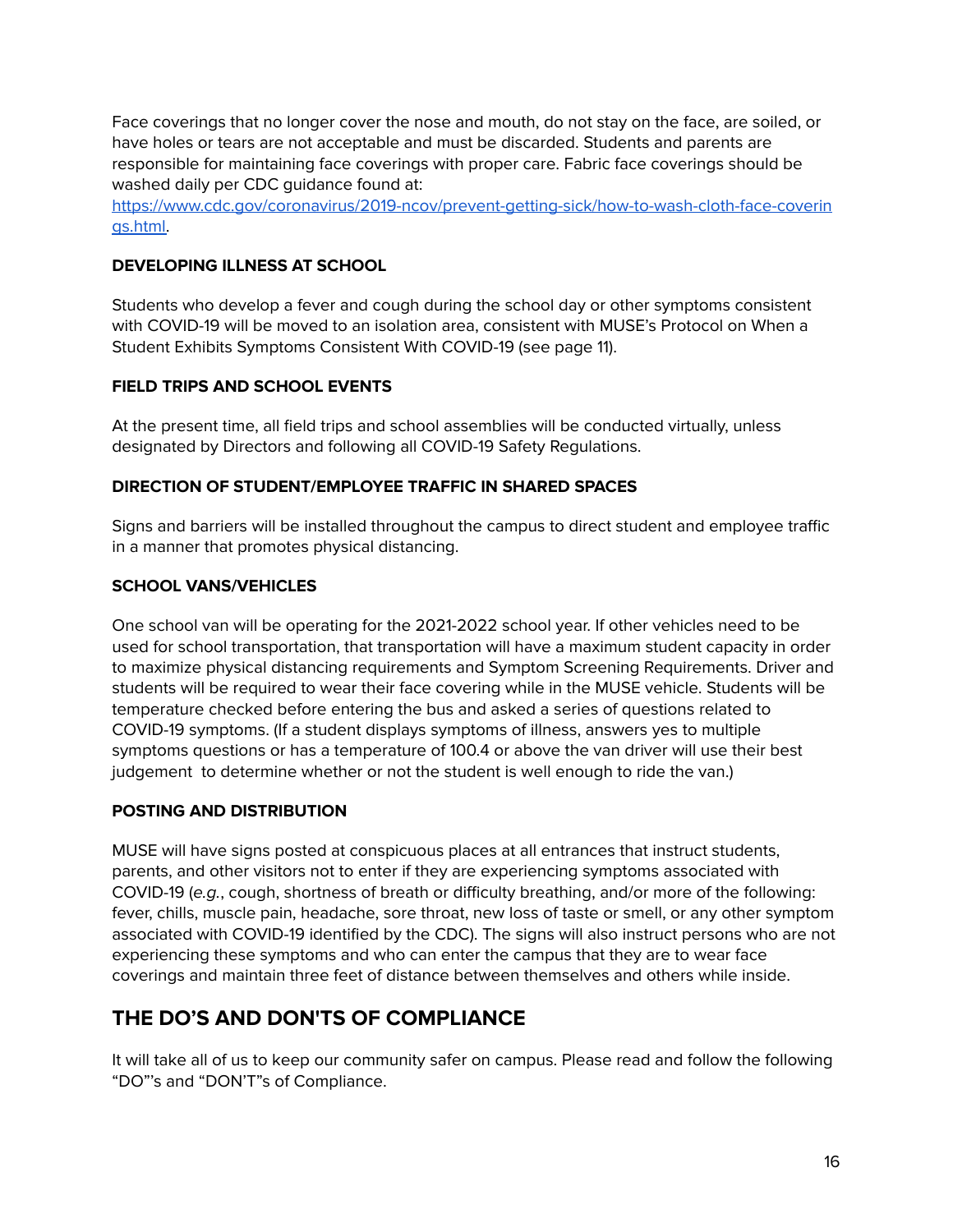- **DO** WAVE AND SAY HELLO! **DON'T** shake hands or hug.
- **DO** wear a face covering while in communal areas of campus, including in classrooms and the lodge. **DON'T** wear a face covering that is no longer in good repair.
- **DO** stay 6 feet away from others at all times to the extent practical and consistent with the health and safety of the school. **DON'T** think that's all you have to do to comply.
- **DO** comply with all signs about one-way entrances, exits, and limits on occupancy in shared spaces. **DON'T** just go your habitual route.
- **DO** ask yourself, "Can I accomplish this task or conversation with an email, phone call or Zoom conference?" **DON'T** have in-person meetings unless you really must do so.
- **DO** wipe down anything you touch with the disinfectant products provided. **DON'T** rely on others to do it for you.
- **DO** wash your hands for **at least 20 seconds** with soap and water if you use the restroom, accidentally touch your face or blow your nose, eat, drink, enter or leave the lodge and/or classrooms.
- **DO** bring and use a refillable water bottle labeled with your name.
- **DO** use hand sanitizer when soap and water are not available.
- **DON'T** share individual sets of supplies or devices.
- **DO** stay connected with friends and family during this challenging time. **DON'T invite** them to visit you at school, as they will not be permitted on campus.
- **DO** ask a teacher or Director if you have any questions about your responsibilities. **DON'T** rely on guesses or rumors.
- **DO set a good example for your peers** by consistently following MUSE policies and protocols on frequent handwashing, physical distancing guidelines, wearing face coverings, and other COVID-19 precautions. **DON'T** think that it is okay not to follow a policy "just this once."
- **DO** carry an extra mask with you while on campus (MUSE will have an extra mask in an emergency). **DON'T** ever use your friend's mask.

# **THE USE AND DISCLOSURE OF CONFIDENTIAL STUDENT MEDICAL INFORMATION RELATED TO COVID-19**

<span id="page-16-0"></span>In order to protect the health and safety of the MUSE community and pursuant to guidance and recommendations from the Centers for Disease Control and Prevention ("CDC"), the California Department of Public Health, the California Department of Education, and local public health officials, MUSE is implementing policies to take students' temperatures and screen for symptoms associated with COVID-19 daily. These policies authorize MUSE to collect certain medical information related to students.

The purpose of this Policy is to safeguard confidential medical information in a manner compliant with the Confidentiality of Medical Information Act ("CMIA") and the Americans with Disabilities Act ("ADA") with respect to all confidential medical information that the School acquires through implementing the Temperature Testing and COVID-19 Symptom Screening Policy, or obtains by other means.

#### <span id="page-16-2"></span><span id="page-16-1"></span>**SCOPE AND COVERAGE**

This Policy covers the confidential medical information of all students that MUSE acquires or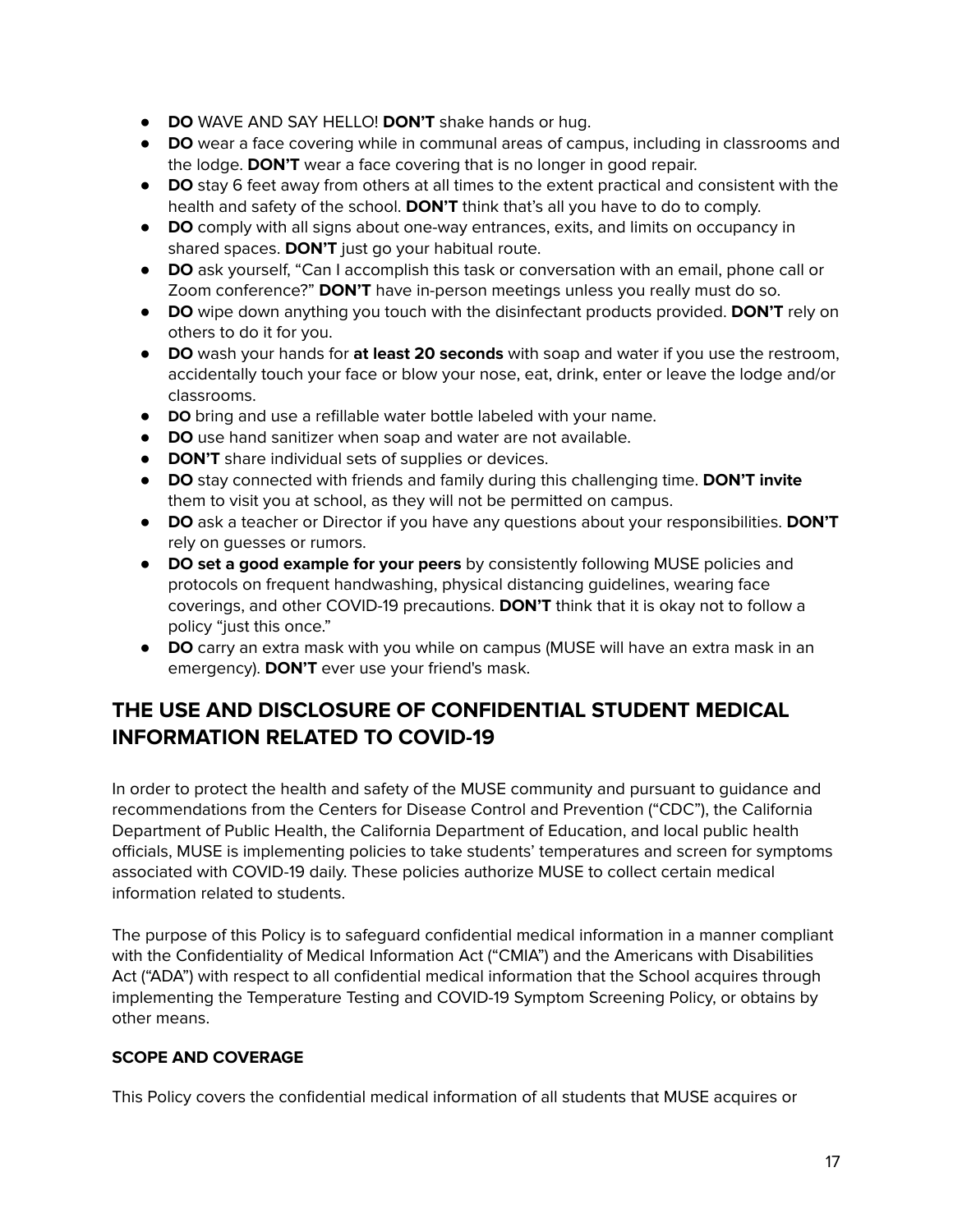obtains and which relates to COVID-19. The information covered by this Policy, includes, but is not limited to, symptoms associated with COVID-19, COVID-19 test results, and other health or medical conditions that would place the student at high-risk for a serious illness if the student contracted COVID-19.

Specifically, this Policy covers the following types of confidential medical information:

- All confidential medical information acquired by MUSE during or because of the administration of the School policies related to COVID-19.
- All confidential medical information that MUSE obtains by means other than by testing or screening administered by the School. For example, the County Public Health Department may inform MUSE that a student has tested positive or a student may voluntarily disclose a positive or negative COVID-19 diagnosis not as the result of a test result obtained directly by MUSE.
- All confidential medical information related to COVID-19 that MUSE acquires or obtains, including, but not limited to, information about a student's health or medical conditions that may put the student at increased risk of serious illness should the student contract COVID-19.

# <span id="page-17-0"></span>**PERMISSIBLE USES AND DISCLOSURE OF CONFIDENTIAL MEDICAL INFORMATION**

MUSE may use and disclose a student's confidential medical information to certain parties for certain purposes, including, but not limited to:

- Disclosure to MUSE employees who have a legitimate need to know the information;
- Disclosure to appropriate persons where there is a health or safety emergency and the information is necessary to protect the health or safety of the student or others;
- As required by law, subject to applicable restrictions.

### <span id="page-17-1"></span>**REASONABLE SAFEGUARDS FOR CONFIDENTIAL MEDICAL INFORMATION**

MUSE employs reasonable safeguards in order to protect against and limit the incidental use and disclosure of student confidential medical information.

As with other confidential medical information MUSE receives, MUSE will store confidential medical information related to COVID-19 in a server that is separate and distinct from the student's other pupil records. This server is accessible by users with the correct permissions and credentials, thus restricting access to the confidential medical information to a need-to-know basis only**.**

MUSE employees must utilize the following safeguards in order to limit the incidental use and disclosure of confidential medical information:

- 1. Determine if individuals not permitted to access confidential information are with a student before discussing the student's confidential medical information.
- 2. Do not assume a student will permit disclosure of his/her/their confidential medical information to any individual.
- 3. Dispose of unnecessary paper products that contain confidential medical information in a shredder.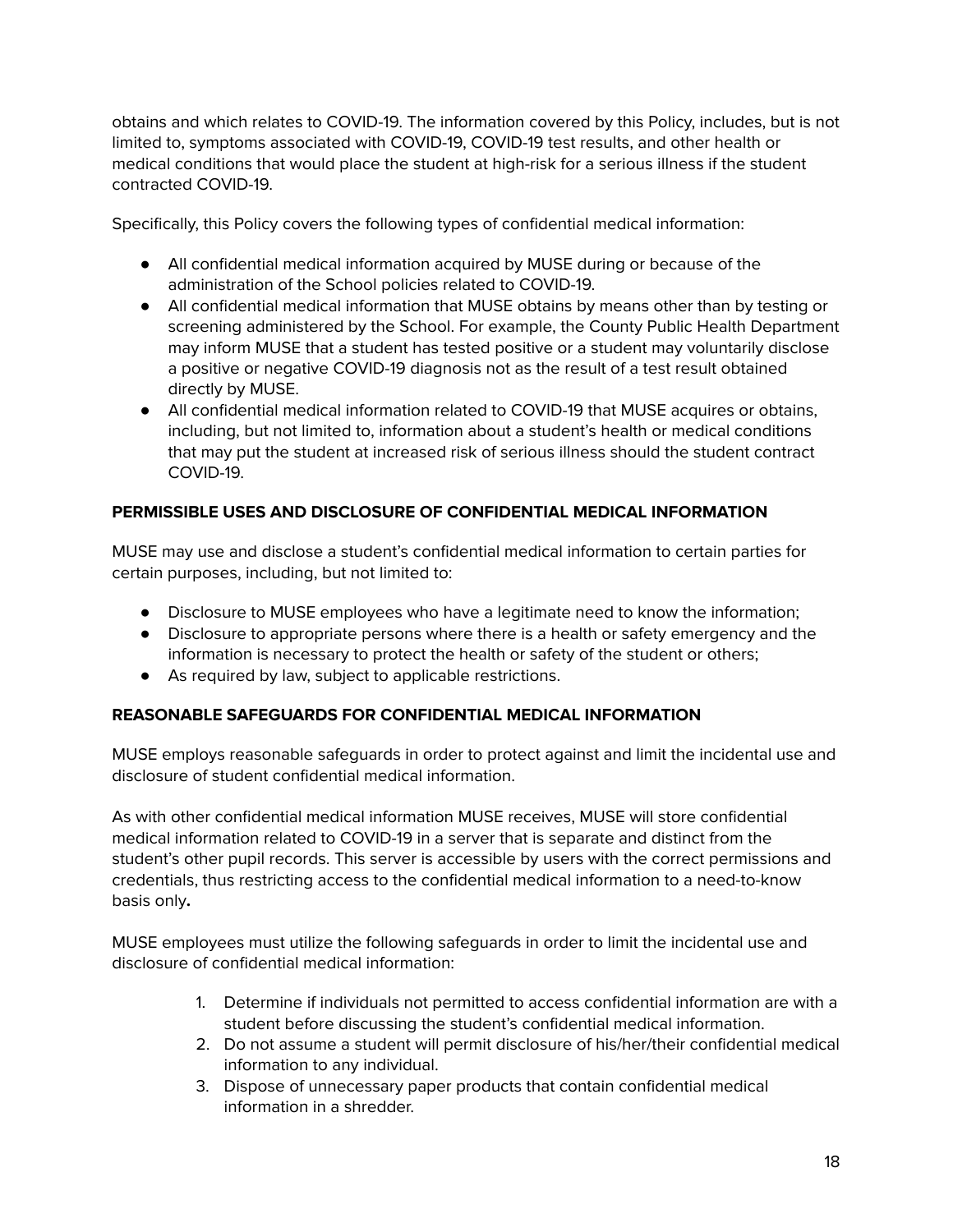#### <span id="page-18-0"></span>**CLASSROOM MATERIALS**

MUSE has adopted the following protocols and practices regarding classroom materials to mitigate the spread of COVID-19:

- Each child's belongings, supplies, equipment, and electronic devices will be separated and labeled.
- Students should not share supplies. If by chance students do share supplies, teachers will wipe down the supplies between use with disinfectant.
- Students will be able to use class sets of books. Students' books will be labeled with their name. Students will use the same book each time. Books cannot be shared.
- Students will only use their own computer/electronic device or one that has been assigned to them.
- Teachers should use hand sanitizer before passing papers or other materials out to students

# <span id="page-18-1"></span>**PROTOCOLS FOR FOOD AT SCHOOL**

MUSE has adopted the following protocols to establish practices to mitigate the spread of COVID-19 during meal times and to promote safe and healthy dining.

Students are not permitted to bring outside food on campus. MUSE provides all MUSE Global School Calabasas students a morning snack, lunch and afternoon snack each day. Distribution of snacks and lunch will be facilitated by our Head Chef, Robin Swallow, Sous Chef, Hilton Kiltzner and sometimes assisted by other trained faculty and staff.

MUSE will avoid family-style or self-service buffet-style meals, as these practices may increase the risk of food contamination. MUSE will also avoid the use of shared condiments, providing single servings whenever necessary (e.g., ketchup packets). Sharing of food is not permitted with other students. Trash must be disposed of immediately by the students. All plates and utensils will be disposed of each day.

Eating areas will be created adhering to physical distancing protocols, including using all available outdoor spaces for eating. Tables and eating areas will be cleaned and sanitized and additional hand washing stations available to students. CDC [information](https://www.cdc.gov/coronavirus/2019-ncov/daily-life-coping/food-and-COVID-19.html) regarding food and [COVID-19](https://www.cdc.gov/coronavirus/2019-ncov/daily-life-coping/food-and-COVID-19.html) available here.

#### <span id="page-18-2"></span>**CONSUMPTION OF MEALS OUTDOORS**

When weather permits, groups of students will be assigned to eat outdoors in the following areas.

- ECE picnic tables in the ECE yard
- Elementary School main field
- Middle and High School amphitheater and HS (12th grade Advisor) cabin deck

All students must bring a clean towel labeled with their name on it weekly. This towel will be used when eating snack and lunch outdoors.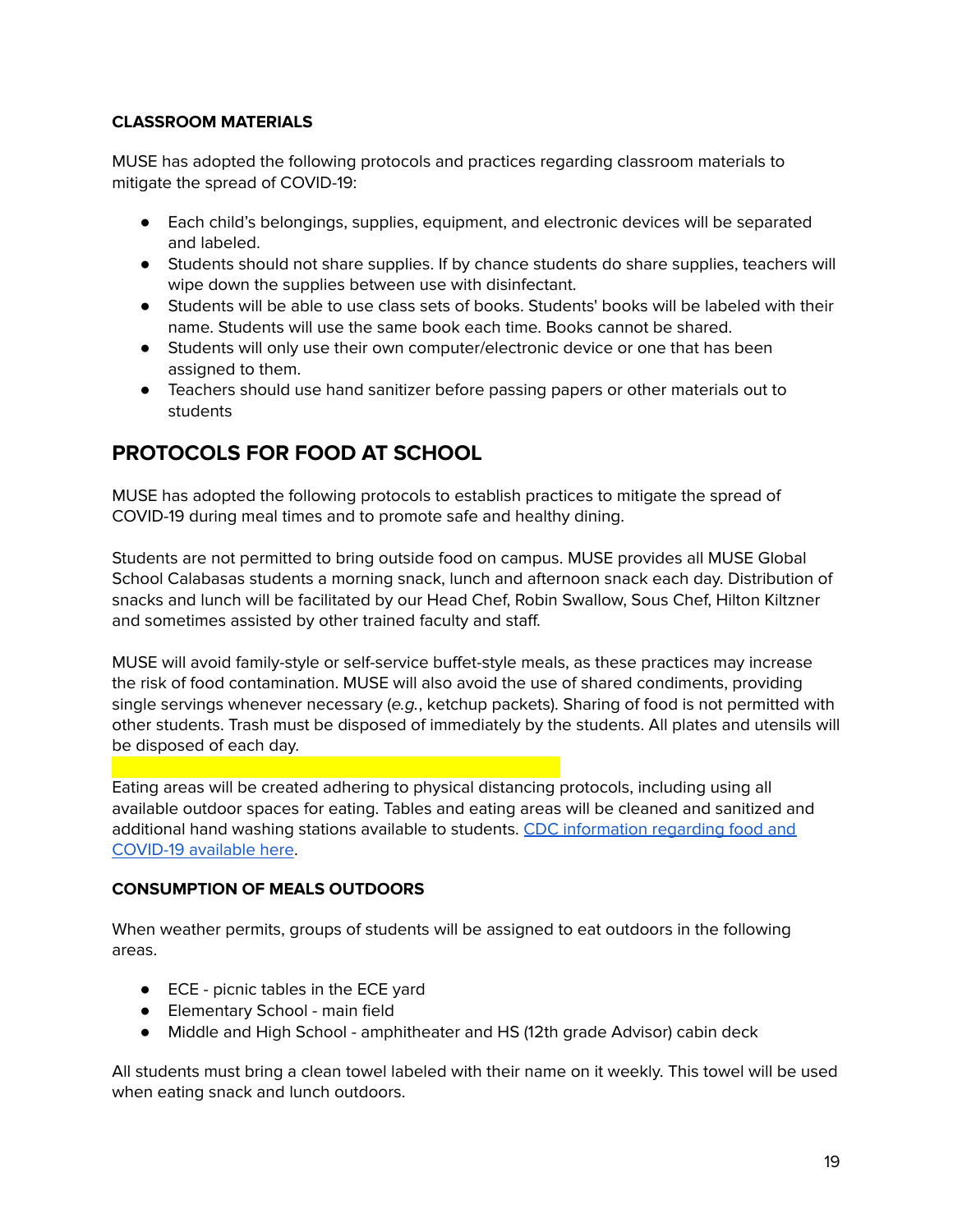The groups of students assigned to each outdoor space will be as small and consistent as practicable. Students will be supervised by one or more teacher(s) or staff while eating. The same students and teacher(s) or staff will be grouped together as often as possible. Students will sit at least 3 feet apart while eating outdoors.

MUSE will provide teachers with appropriate supplies for the cleaning and disinfecting of surfaces at the conclusion of snack and lunch each day. This will include supplies for trash and compost removal. Trash and compost will be promptly removed from these outdoor areas.

#### <span id="page-19-0"></span>**CONSUMPTION OF FOOD IN INDIVIDUAL CLASSROOMS**

When weather does not permit students to eat outdoors, students will eat their meals in the classrooms they are assigned when lunch begins. The groups of students assigned to each classroom will not exceed maximum capacity and students will sit at least 6 feet apart. Students will always be supervised by one or more teacher(s) or staff while eating.

MUSE will provide teachers with appropriate supplies for the cleaning and disinfecting of surfaces at the conclusion of a meal period. This will include supplies for trash and compost removal. Trash and compost will be promptly removed from classrooms at the conclusion of a meal period.

#### <span id="page-19-1"></span>**MANAGING BEHAVIOR DURING MEAL PERIODS**

MUSE employees will require that students maintain a distance of 3 feet while outside and 6 feet while inside from one another while eating. Employees will actively monitor students to promote safe and hygienic eating practices. This includes discouraging students from sharing food, water bottles, and eating utensils. This also includes having students wash their hands with soap and water before and after eating, after coughing or sneezing, and any time they use the restroom during the meal period.

Students will continue to wear face coverings while traveling to their snack and lunch space. Student's face coverings will hang on their lanyard or be stored away from their food to avoid contamination of their food or soiling of the face covering (they will not be placed on a table or bench). As soon as students finish eating, they will be directed to wash their hands or use hand sanitizer and then, with clean hands, put their face coverings back on.

#### **PROTOCOLS FOR CLEANING AND DISINFECTING THE SCHOOL CAMPUS**

MUSE has adopted the below protocols to promote a safe and healthy school and workplace by establishing cleaning, disinfection, and ventilation practices in an effort to mitigate the spread of COVID-19. These protocols apply to all areas of the campus both indoor and outdoor, including buildings, cabins, facilities, and grounds as well as all MUSE vehicles. Due to the evolving nature of the COVID-19 public health emergency and the orders and guidance from federal, state, and local governments and public health authorities, MUSE may, in its sole and absolute discretion, modify or revoke these protocols at any time.

In addition to all students and employees practicing healthy hygiene on and off campus, MUSE's cleaning, disinfecting and ventilation practices have been updated as a response to the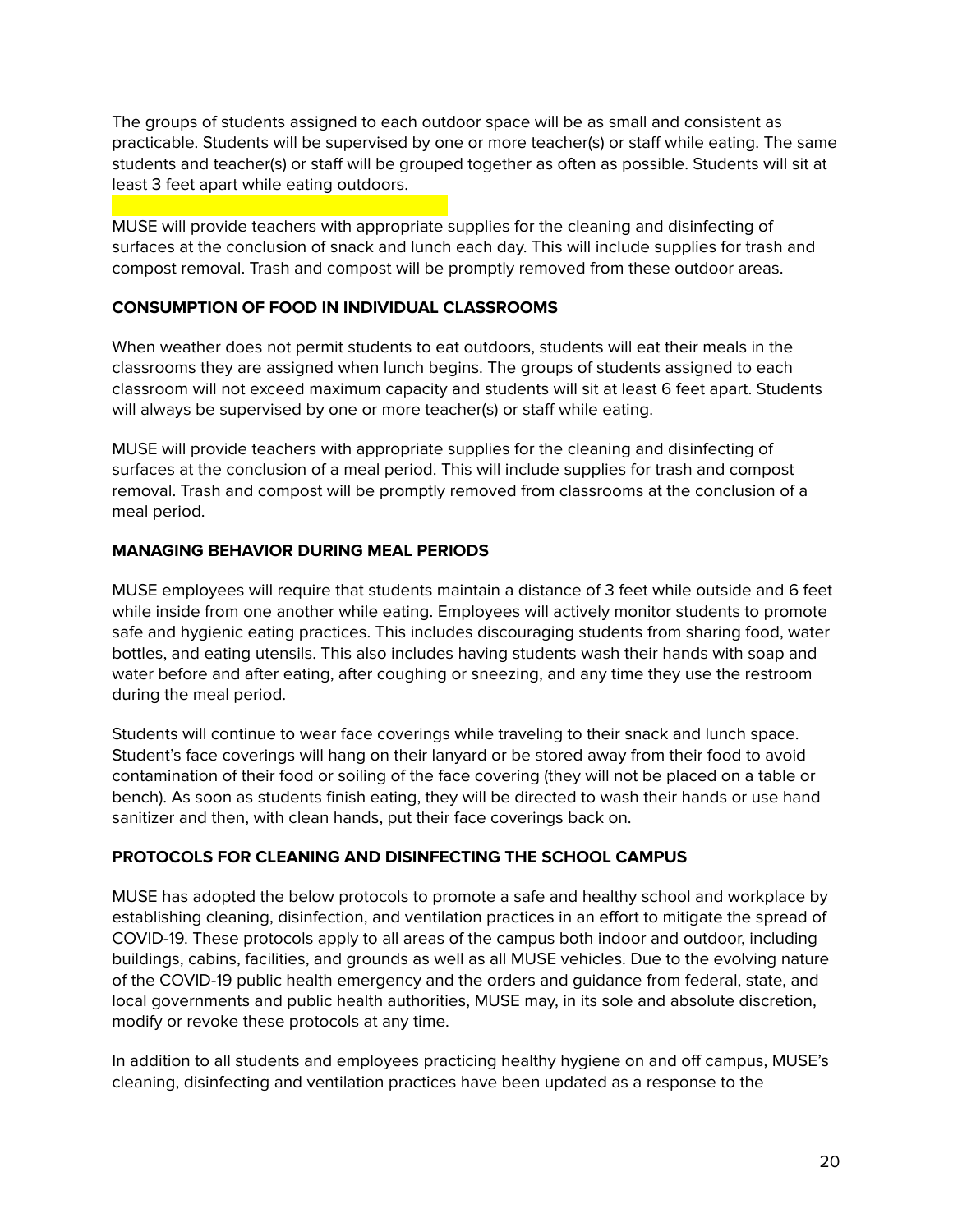COVID-19 pandemic. These practices include routine and frequent cleaning and disinfecting of high-touch surfaces and items throughout the campus.

Daily cleaning protocols will follow the CDC and Los Angeles County Public Health guidelines and will include the following elements:

- Increased cleaning and disinfecting of all surfaces, doorknobs, light switches, sinks, tables, desks, and chairs, throughout the day with cleaning products
- Cleaning of bathrooms and high-touch points two times a day between 8:30 AM to 3 PM
- In-depth cleaning and disinfecting each evening by janitorial services
- Entry/exit to the main lodge will be propped open whenever possible
- Maintenance and updates of HVAC with continued usage of high-efficiency air filters
- Doors and windows remaining open in cabins and main lodge as much as possible to provide ventilation and maximum air circulation throughout the buildings
- Thorough cleaning and disinfection of isolation rooms for ill or presumed sick individuals after each use
- Supply of PPE, face coverings, gloves, and disinfectant
- ECE and field play structures will have repeated cleanings throughout the day
- Classroom maintenance to take place at the end of the school day prior to cleaning/disinfecting
- Copiers/printers cleaned with a cloth dampened with sanitizer.
- Picnic tables in the ECE yard and on the field be cleaned between each meal time
- Employees will clean their personal areas throughout the day, which may include their work table or desk, telephone, laptop, chair, or any other items they use in performing their duties. Cleaning will be done using school-supplied cleaning products and equipment. All personal areas will need to be organized nightly so that they can be disinfected again by custodial staff
- Classroom desktops and chair seat surfaces will be cleaned by custodial staff with approved sanitizing and disinfecting products
- Outdoor play equipment will maintain a regular cleaning schedule
- Disposable items used to clean surfaces and items should be thrown in the trash immediately after each use
- MUSE will provide teachers with an opening/closing cleaning checklist

All MUSE employees and contractors must also adhere to the following requirements when using cleaning and disinfectant products:

- Follow all label directions including appropriate dilution rates, application methods, and contact times.
- Utilize safe and correct application methods for cleaning and disinfectant products.
- Keep all cleaning products and disinfectants out of the reach of children.
- Properly ventilate the space while cleaning and disinfecting and introduce fresh outdoor air as much as possible, for example, by opening windows where practicable.
- Complete thorough cleaning and disinfecting when children are not present
- Wear proper PPE while cleaning (gloves and, mask)

#### **Provision Of Hand-Washing And Other Healthy Hygiene Supplies**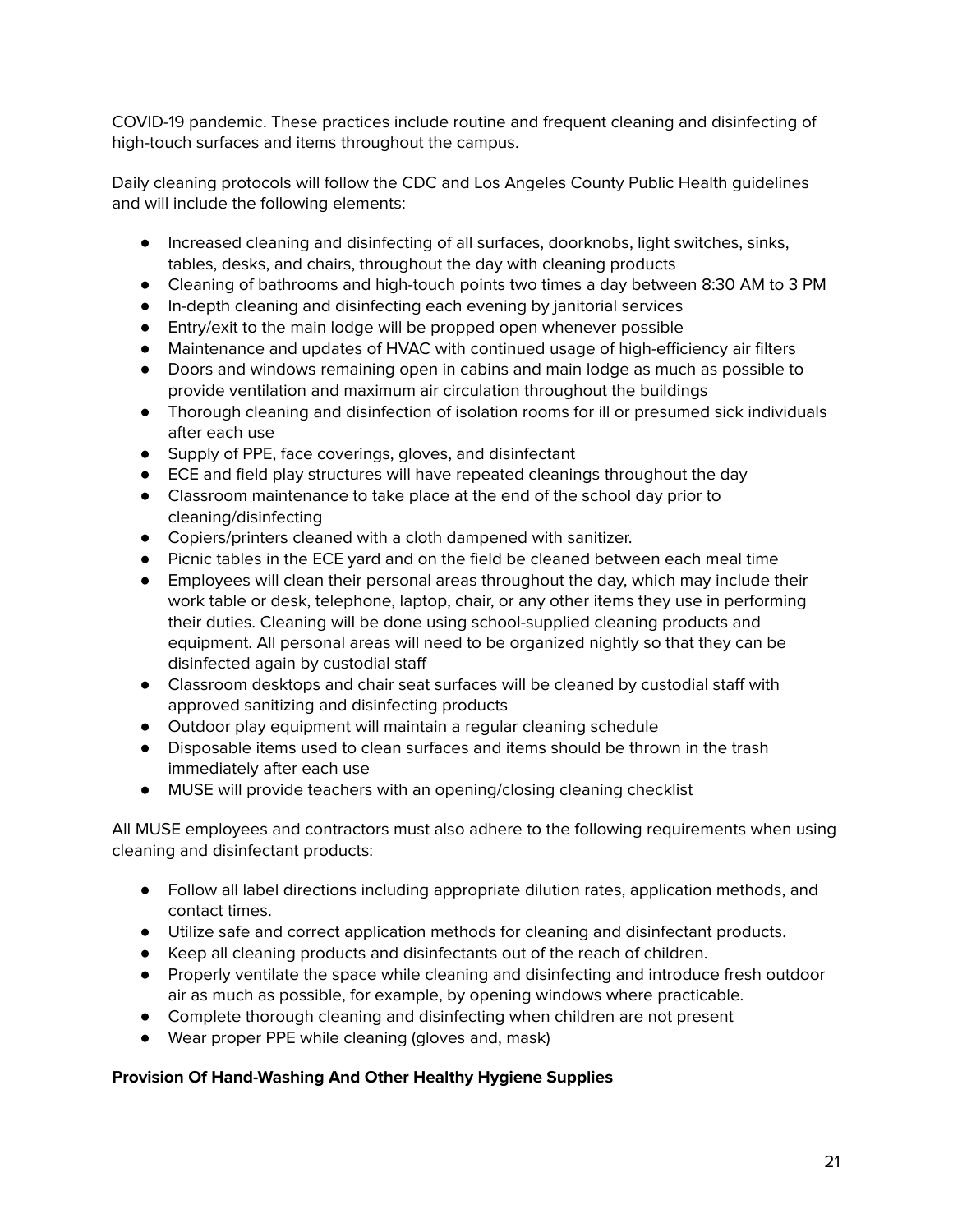MUSE will make available soap and water, hand sanitizer with at least 60 percent ethyl alcohol, or other effective disinfectant as well as tissues, paper towels, and no - touch trash cans, in MUSE vehicles, and in other appropriate areas on campus for use by students, employees, and visitors for hand-washing and other healthy hygiene practices.

### **DECONTAMINATION CLEANING**

#### <span id="page-21-0"></span>**MUSE will observe the following protocols:**

- Close off areas visited by ill person, open outside doors and windows and use ventilating fans to increase air circulation in the area
- Clean all contact surfaces in contaminated areas with an EPA-approved disinfectant
- Do not clean with dry dusting or sweeping because this may create aerosols. Use damp cleaning methods
- Frequently clean mop heads, rags, and similar items and disinfectant solutions frequently during the decontamination procedure.
- Use a double-bucket method (one bucket for cleaning solution, one for rinsing).
- Clean, disinfect and dry equipment used for cleaning after each use
- Throw disposable items used to clean surfaces and items in the trash immediately after use

# <span id="page-21-1"></span>**TRASH HANDLING**

When handling trash:

- Wear masks
- Wear gloves
- Avoid touching used tissues and other waste when emptying wastebaskets
- Wash hands according to CDC guidance after handling trash

### <span id="page-21-2"></span>**FACILITY MODIFICATIONS**

The following modifications will be in effect on campus until further notice:

- Drinking Fountains are deactivated. Faculty and staff are permitted to use the FloWater system on campus to fill student bottles
- Classroom and sink faucets will remain active for handwashing
- Hard or non-porous surfaces in the classrooms will be wiped down at the beginning and end of each school day and at the end of school day by teachers. They will be sanitized again that evening by custodial staff.

### <span id="page-21-3"></span>**HEATING, COOLING & VENTILATION**

Each cabin has their own HVAC unit which is maintained and cleaned monthly.

- Each classroom cabin will have the air conditioning systems 'on' at all times to help with the circulation within the room
- Classroom cabin doors and windows will remain open while students are present at all possible times.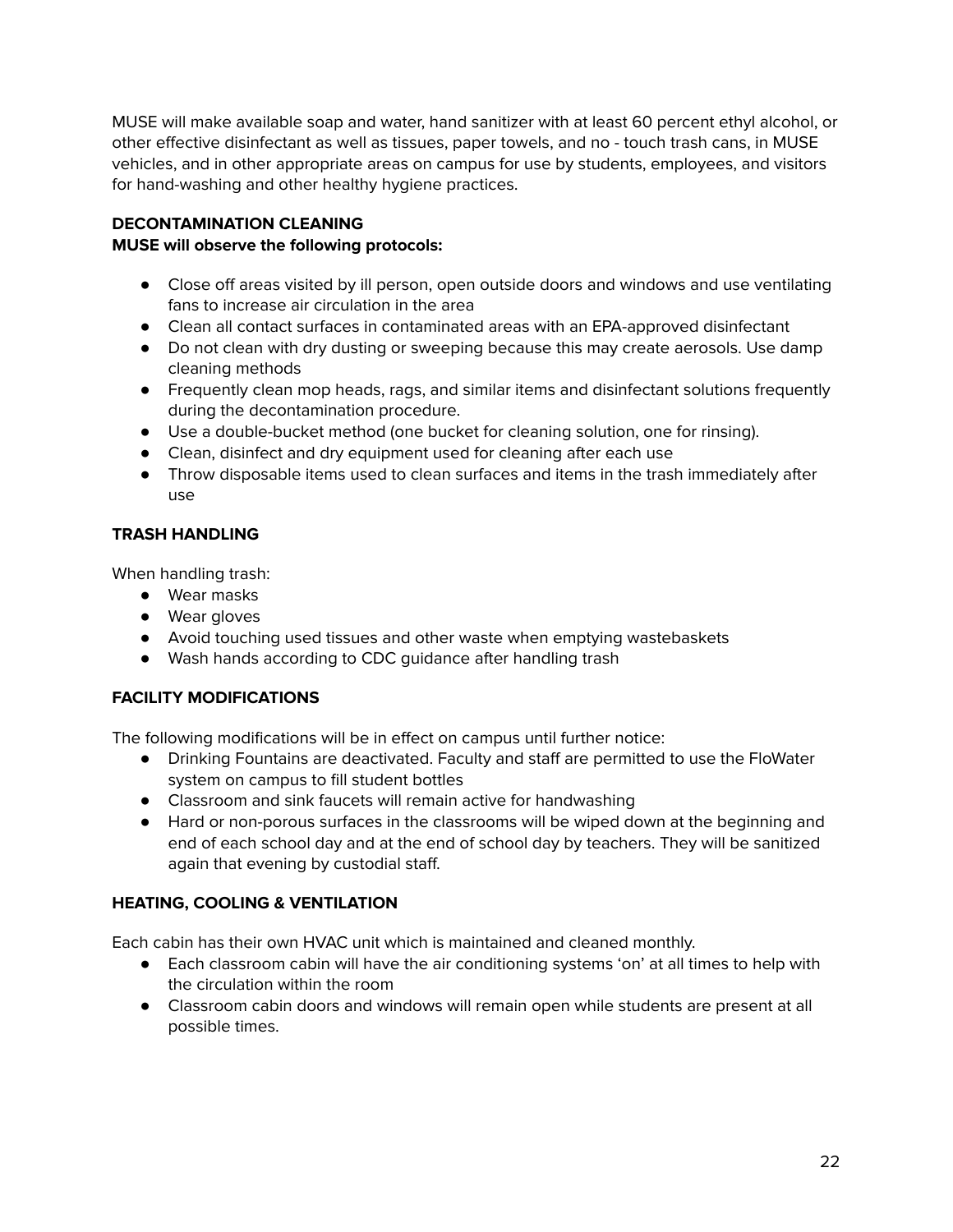#### <span id="page-22-0"></span>**CLEANING AND DISINFECTING PLAN**

The following is a compilation of information from the Centers for Disease Control and Prevention (CDC), Environmental Protection Agency (EPA), U.S. Department of Labor and the Los Angeles County Department of Public Health in regard to best practices for the cleaning and disinfecting of facilities, both school-specific and generalized, for the prevention of the spread of COVID-19. MUSE will make efforts to select and make available cleaning and disinfectant products on the EPA's List with asthma-safe ingredients.

#### The following COVID-19 facts are provided by the CDC ([GUIDANCE](https://www.cdc.gov/coronavirus/2019-ncov/community/pdf/REopening_America_Guidance.pdf) FOR CLEANING AND DISINFECTING PUBLIC SPACES, [WORKPLACES,](https://www.cdc.gov/coronavirus/2019-ncov/community/pdf/REopening_America_Guidance.pdf) BUSINESSES, SCHOOLS, AND HOMES):

- Coronaviruses on surfaces and objects naturally die within hours to days. Warmer temperatures and exposure to sunlight will reduce the time the virus survives on surfaces and objects.
- Normal routine cleaning with soap and water removes germs and dirt from surfaces. It lowers the risk of spreading COVID-19 infection.
- Disinfectants kill germs on surfaces. By killing germs on a surface after cleaning, you can further lower the risk of spreading infection. EPA-approved disinfectants are an important part of reducing the risk of exposure to COVID-19. If disinfectants on this list are in short supply, alternative disinfectants can be used (for example, 1/3 cup of bleach added to 1 gallon of water, or 70% alcohol solutions).
- Practice physical distancing, wear facial coverings, and follow proper prevention hygiene, such as washing your hands frequently and using alcohol-based (at least 60% alcohol) hand sanitizer when soap and water are not available.

If an area has been unoccupied for 7 days or more, it will only require normal routine cleaning to reopen the area; the virus that causes COVID-19 has not been shown to survive on surfaces longer than that time.

MUSE will follow The Los Angeles County Department of Public Health [recommendations](http://publichealth.lacounty.gov/media/Coronavirus/docs/protection/CleaningMatrix.pdf) on the cleaning and [disinfection,](http://publichealth.lacounty.gov/media/Coronavirus/docs/protection/CleaningMatrix.pdf) including:

- Routine Cleaning
- Enhanced Cleaning
- Deep Cleaning
- Cleaning for areas occupied by those with suspected or with confirmed COVID-19

MUSE will follow the enhanced cleaning protocols during the COVID-19 pandemic and will pivot to deep cleaning in the event of a confirmed case in our community.

Additional Areas for cleaning, include:

#### **Outdoor Areas**

Outdoor areas generally require normal cleaning and do not require disinfection. Disinfectants can be used on exterior surfaces, including playground equipment, and will be targeted at frequently touched by hand areas.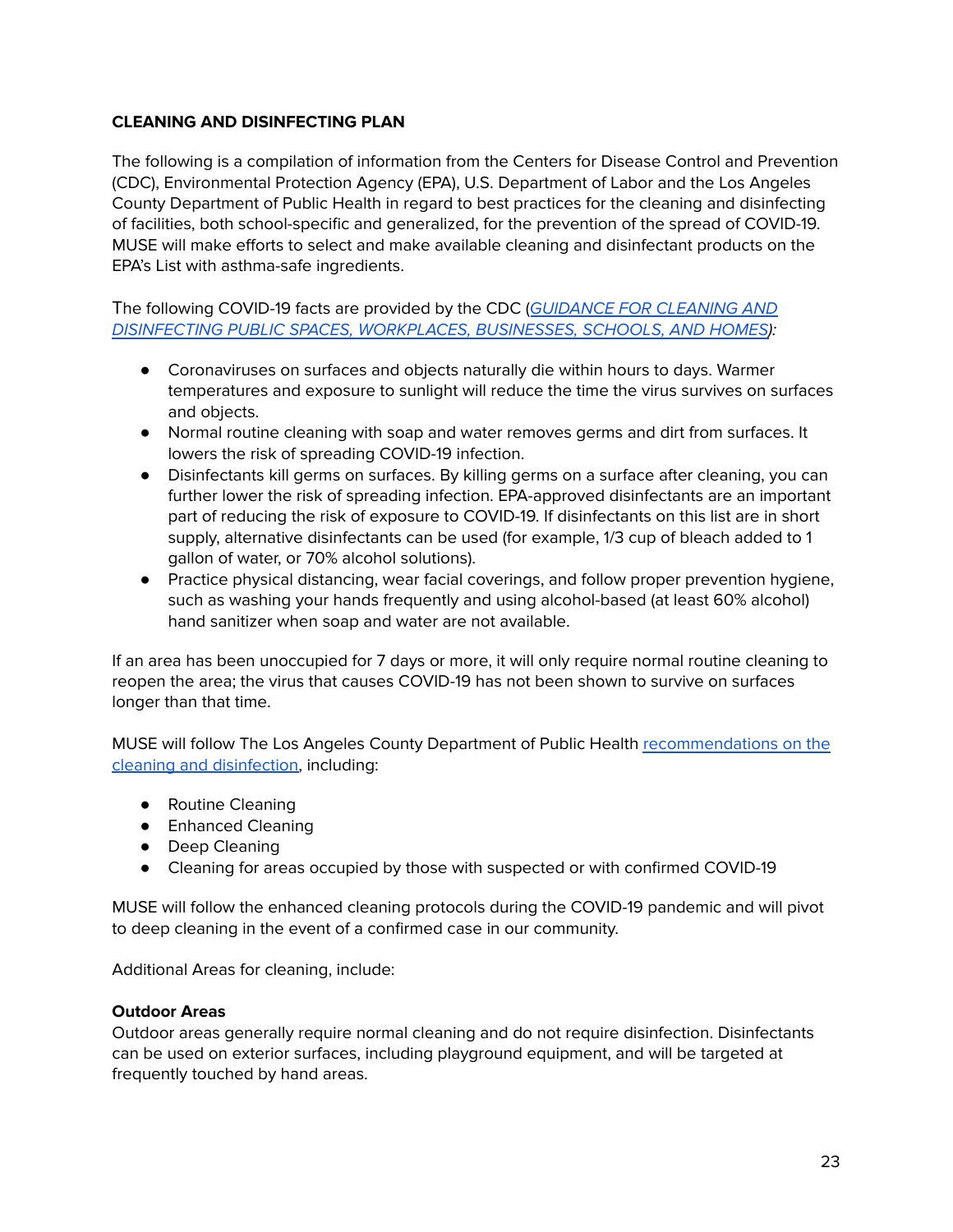#### **Restrooms**

MUSE will clean and disinfect restrooms and all restroom surfaces frequently throughout the school day and workday.

#### **Hard and Non-Porous Items**

Each school day and workday, MUSE will clean and disinfect with an appropriate disinfectant frequently touched hard and non-porous surfaces or objects, such as glass, metal, or plastic, within the School's buildings, cabins, facilities, grounds, and vehicles. Examples of frequently used surfaces or objects that will receive routine disinfection include, but are not limited to:

- Tables
- Doorknobs
- Light switches
- Countertops
- Handles
- Desks
- Phones
- Toilets
- Faucets and sinks
- Touch screens
- Copiers/ Printers
- Electronic devices
- File cabinets and shelves
- Shared tools/equipment
- Handrails
- Books/binders

#### **Areas Where Meals are Prepared and Eaten**

MUSE will clean and disinfect lunch areas and other locations where meals are eaten regularly. MUSE will also clean and disinfect surfaces frequently touched by students in outdoor eating areas, including, but not limited to, tables and chairs between each meal service time during the school day. If students eat lunch in their classrooms, MUSE will clean and disinfect the students' desks and/or tables before and after use.

#### **School Vehicles**

MUSE will clean and disinfect school vehicles, including all frequently-touched surfaces within school vehicles, daily when in use. Employees must clean and disinfect all frequently-touched surfaces and objects within a school vehicle before and after use of the vehicle. Examples of frequently-touched surfaces within school vehicles include, but are not limited to, door handles, seatbelts, seats, steering wheels, and window buttons.

#### <span id="page-23-0"></span>**DISINFECTING ACTION PLAN FOR CONFIRMED CASES**

MUSE will follow CDC guidelines for cleaning and [disinfecting](https://www.cdc.gov/coronavirus/2019-ncov/community/disinfecting-building-facility.html) facilities in the event of a confirmed case, which includes:

- 1. Close off areas used by the person who is sick.
- 2. Open outside doors and windows to increase air circulation in the area.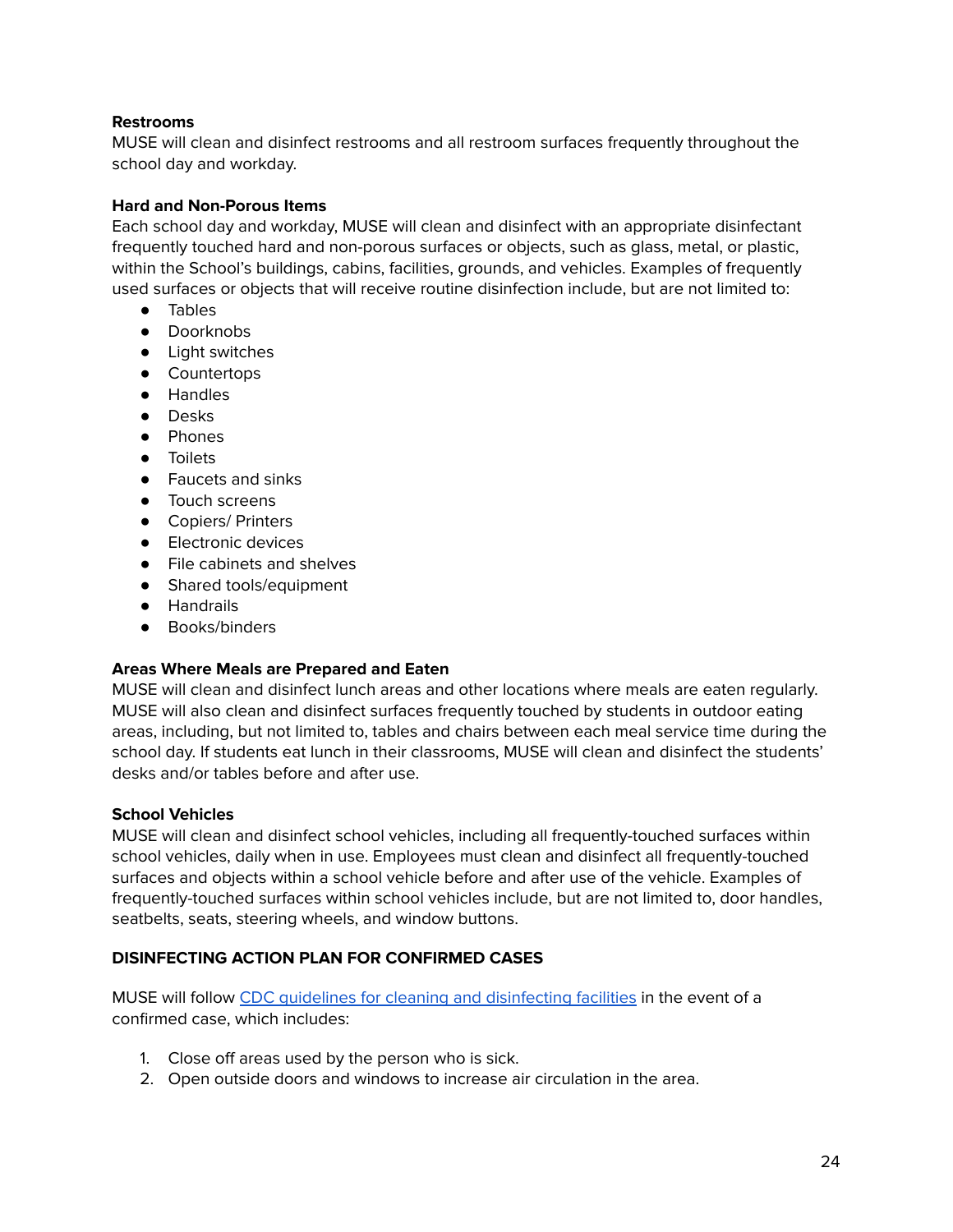- 3. Wait 24 hours before you clean or disinfect. If 24 hours is not feasible, wait as long as possible.
- 4. Clean and disinfect all areas used by the person who is sick, such as offices, bathrooms, common areas.
- 5. Temporarily turn off in-room, window-mounted, or on-wall recirculation HVAC to avoid contamination of the HVAC units.
- 6. Once an area has been appropriately disinfected, it can be opened for use.
- 7. If more than 7 days since the person who is sick visited or used the facility, additional cleaning and disinfection is not necessary. Routine cleaning and disinfection will continue, including everyday practices.

**Note:** KBM (Kohl Building Maintenance) and ServPro, the MUSE Global custodial vendors, have a designated, specialized group of personnel trained in cleaning areas with suspected and confirmed cases. In the event of a confirmed case or any other situation where a deep cleaning is required, KBM, ServPro or a comparable vendor, will fulfill this service.

### <span id="page-24-0"></span>**EMPLOYEE CLEANING AND DISINFECTING RESPONSIBILITIES**

MUSE and each of its employees serve a critical role in promoting a safe and healthy school and workplace. To that end, MUSE will make cleaning and disinfectant products available to employees, train employees on the safe and correct use of cleaning and disinfectant products, and provide appropriate PPE to employees so employees can carry out the following individual responsibilities:

- Employees must clean and disinfect all frequently-touched surfaces and objects the employee comes into contact with after the employee touches the surface or object, including, but not limited to, in office workspaces, teacher workroom, classrooms, restrooms, and communal areas.
- Classroom teachers must clean and disinfect frequently-touched surfaces and objects in the classroom between student use, including, but not limited to, desks and tables, chairs and other seating, computers and keyboards, doorknobs, light switches, and any other surface or object in the classroom touched or used by students.
- When certain objects, supplies, or equipment are shared between students, classroom teachers must clean and disinfect those items between uses.
- Classroom teachers must remind students to keep their personal belongings separate, to not share their personal belongings with other students, and to take their personal belongings home each day for cleaning.
- Employees must carry out any additional cleaning and disinfecting responsibilities set forth in this Policy and as directed by their Supervisor. A checklist of duties will be provided to all employees.

# <span id="page-24-1"></span>**ORIENTATION AND TRAINING**

Prior to the first day of school for in-person learning, MUSE will schedule orientations and training on the various aspects of the policies and procedures of re-entry.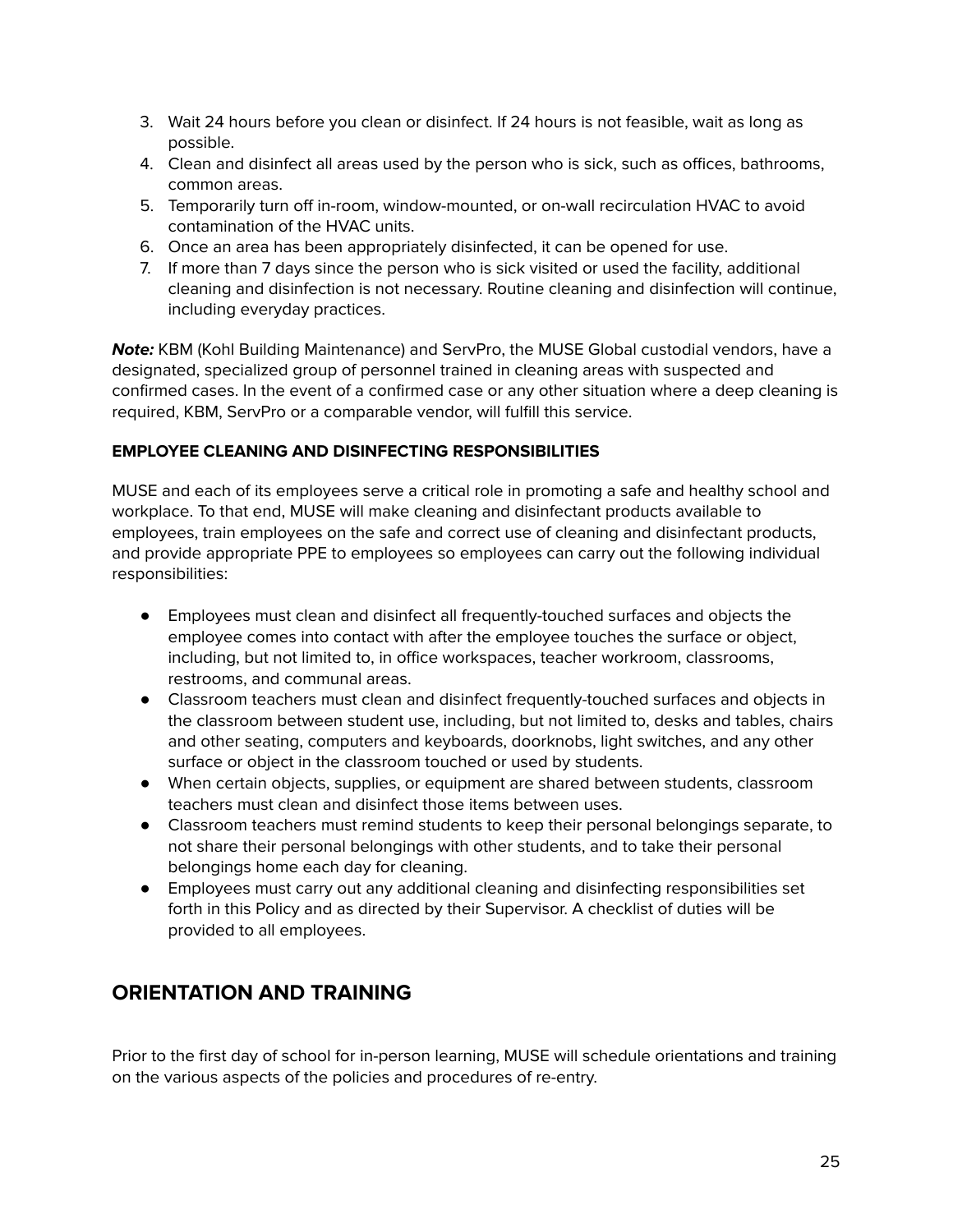#### <span id="page-25-0"></span>**COVID-19 TASK FORCE**

Task Force Co-Chairs: Jaime Calderon (Facilities Manager) Fancisco Argueta (Facilities and Driver) Hilton Kiltzner (Sou Chef) Robin Swallow (Head Chef)

Suzanne McClure (Head of School / Director of Middle & High School) Melissa Cardoza (Human Resources and Operations Manager) Caitlin Roche Elstein (Director of ECE & Elementary) Coral Laolagi (Front Office / Virtual Support Coordinator)

# <span id="page-25-1"></span>**COVID-19 COMPLIANCE TEAM**

As a community, we are all responsible for ensuring our community is as safe as possible during the COVID-19 pandemic by following all of the protocols set forth by our governing bodies.

The following COVID-19 Compliance Task Force is responsible for establishing, overseeing, and enforcing all COVID-19 safety protocols and ensuring that staff and students receive education about COVID-19 as required by the Los Angeles Department of Public Health's Covid-19 Exposure Management Plan for K-12 Schools.

#### **COVID-19 Compliance Officer/Department of Public Health Liaison (in the event of a COVID-19 cluster or outbreak):**

- → Melissa Cardoza, Human Resources and Operations Manager
- → Suzanne McClure, Head of School / Director of Middle & High School

#### **COVID-19 Division Management / Compliance Team:**

- → Suzanne McClure, Head of School / Director of Middle & High School
- **→** Melissa Cardoza, Human Resources and Operations Manager
- **→** Caitlin Roche Elstein, Director of ECE & Elementary
- **→** Jaime Calderon, Facilities Manager
- → Coral Laolagi, Front Office / Virtual Support Coordinator

#### **Pandemic Health Coordinators (Reporting of COVID-19 Symptoms):**

- → Melissa Cardoza, Human Resources and Operations Manager
- → Suzanne McClure, Head of School / Director of Middle & High School

#### **Remote and Hybrid Teaching and Learning:**

- → Suzanne McClure, Head of School / Director of Middle & High School
- → Caitlin Roche Elstein, Director of ECE & Elementary

#### **Designated In-person Screening:**

**→** Jaime Calderon, Facilities Manager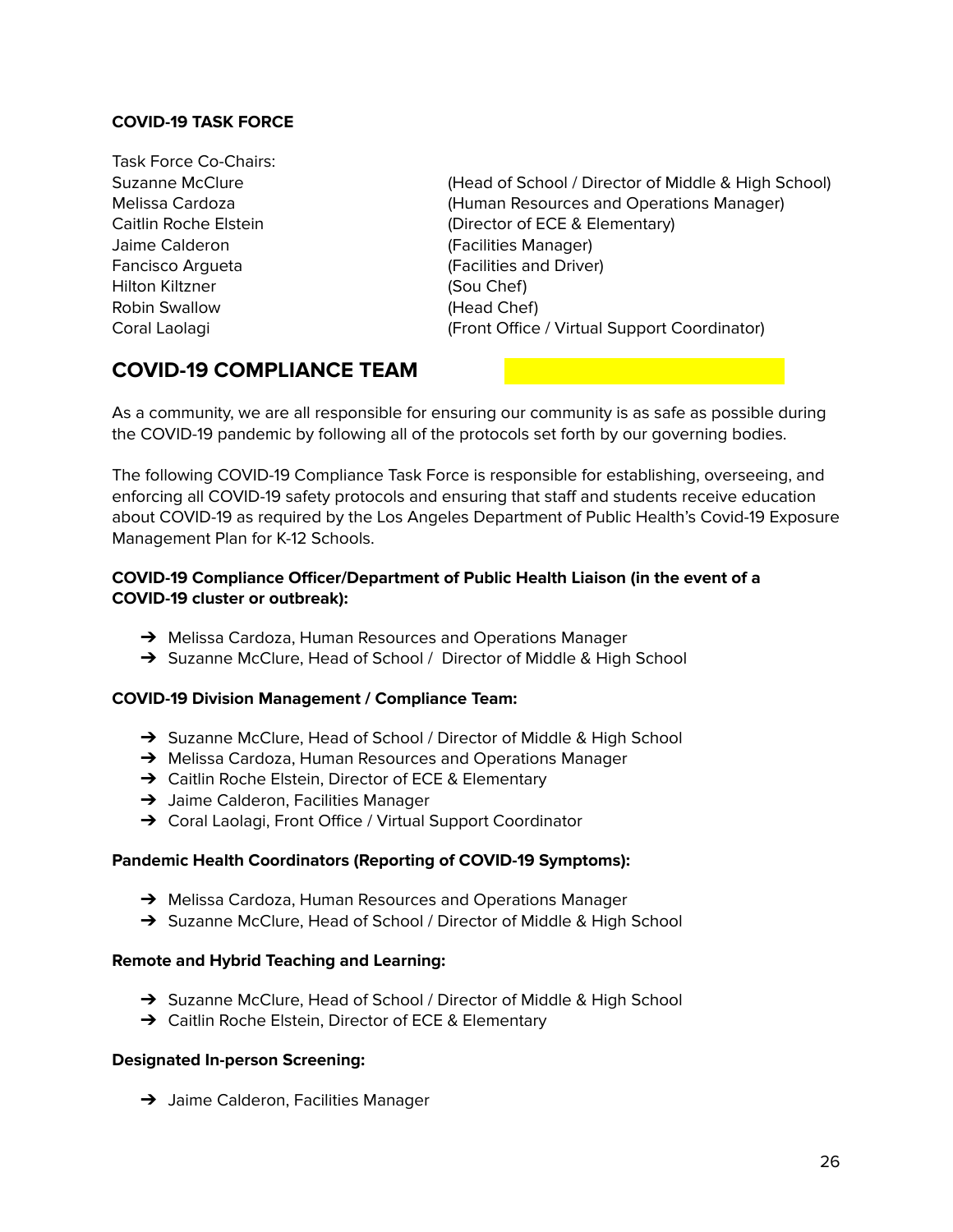- **→** Hilton Kiltzner, Sous Chef
- → Francisco Argueta, Security / Facilities
- → Suzanne McClure, Head of School / Director of Middle & High School
- → Caitlin Roche Elstein, Director of ECE & Elementary
- → Coral Laolagi, Front Office / Virtual Support Coordinator

#### **Technology (Remote and Hybrid):**

→ Analisa Crosthwait, Virtual Operations Manager

#### **Facilities / Safety:**

- **→** Jaime Calderon, Facilities Manager
- → Francisco Argueta, Security / Facilities

#### **Communications:**

- → Suzanne McClure, Head of School / Director of Middle & High School
- → Caitlin Roche Elstein, Director of ECE & Elementary
- → Julie Parnell, Director of Marketing